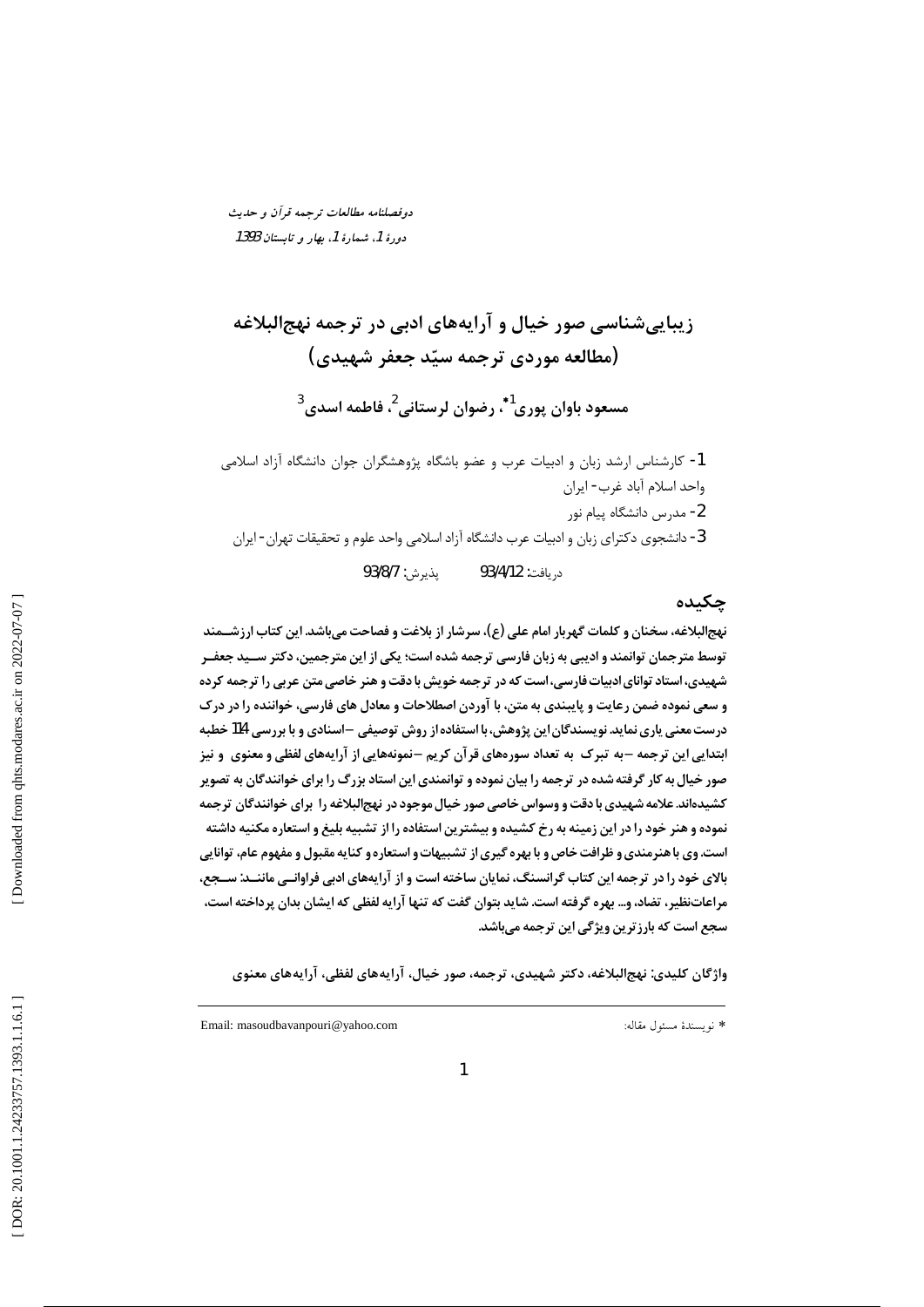دورهٔ 1، شمارهٔ 1، بهار و تابستان 1393 دوفصلنامه مطالعات ترجمه قرآن و حديث \_

#### 1- مقدمه

### 1-1- نگاهی کوتاه به زندگی سید جعفر شهیدی

سیدجعفر شهیدی در سال 1297 شمسی در شهرستان بروجرد و در خانوادهای مـذهبی دیده به جهان گشود. ایشان پس از اتمام تحصیلات در زادگاه خود، برای تحصیل علوم دینی، عازم نجف شد و از همان ایام، ضمن مطالعه دروس فقه و اصول، به پژوهش در حوزه تاریخ اسلام نیز علاقه نشان میداد. ایشان پس از حدود هشت سال اقامت در نجف و اتمام دروس شرح لمعه و رسائل مکاسب و شرکت در درس خارج، بــه سـبب بیمــاری، ناگزیر در سال 1327 به ایران بازگشت. دکتر شـهیدی در ایــن ایــام مشــغول پــژوهش و مطالعه در تاریخ و علوم دینی و ادبی بود. ایشان در سال 1329 بــه دانشـکده معقــول و منقول راه یافته و در سال 1332 موفق به اخذ لیسانس گردید. دکتر شهیدی پس از این، به مطالعات و تحصیل خویش ادامه داد و در سال 1335 در مقطع فــوق لیســانس و در سال 1340 با درجه دکتری رشته زبان و ادبیات فارسی از دانشگاه تهران فارغ التحصیل و در همان جا به تدریس متون تاریخ و ادبیات مشغول شد. ایشـان پـس از آشـنایی بـا دکتر محمد معین، از سال 1328 با مرحوم دهخدا نیز همکاری داشت. این بزرگـوار در سال 1342 به معاونت مؤسسه لغت نامه دهخدا منصوب شــد و پــس از بیمــاری دکتــر معین، ریاست این مؤسسه را به عهده گرفت و تا پایان زندگی خود، هم چنان به تدوین لغت نامه دهخدا و لغت نامه بزرگ فارسی مشغول بود. ایشان به تصحیح کتب مختلف ادبیات فارسی پرداخته است. دکتر شهیدی سرانجام پس از عمـری بـا برکـت در روز یکشنبه 23 دی ماه 1386 در تهران چهره در نقاب خاک کشید.

از ایشان أثار فراوانی شامل کتاب، ترجمه و تصحیحات کتب قدیمی، بر جای مانده که از أن جمله می توان به این موارد اشاره نمود: ترجمه نهج|لبلاغه، تصحیح و تعلیقات بر «آتشکده آذر»، نوشته لطفعلی بیک آذر بیگدلی، تصحیح «دره نادره»، اثر میرزا مهــدی خان استرآبادي، تصحيح «براهين العجم»، اثر محمدتقى سپهر، «شرح لغات و مشكلات دیوان انوری»، شرح **10** جلد از مثنوی معنوی، کتاب مهدویت در اسلام، تاریخ تحلیل<sub>ی</sub>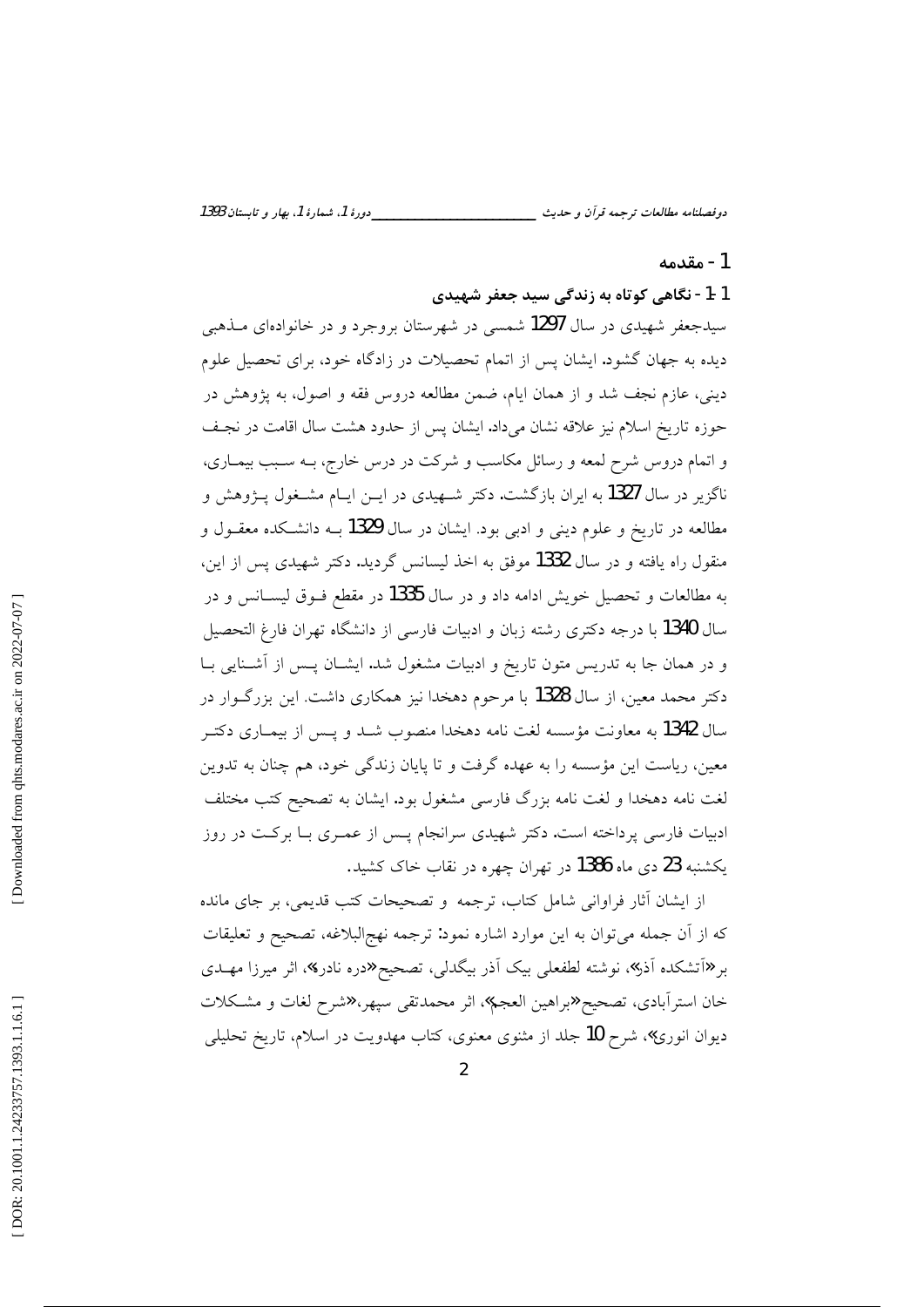زیبایی شناسی صور خیال و آرایههای ادبی در ترجمه نهجالبلاغه \_ \_\_\_\_ مسعود باوان يوري و همكاران اسلام تا پایان امویان، زندگانی امیرمؤمنان علی (ع) (علی از زبان علی) و…( تقوی، بسی تا: 16-14).

### 1-2- شهيدي و نهج البلاغه

نهج|لبلاغه که شامل خطبهها، نامهها و کلمات قصــار مــولای&تقیــان، امــام علــی (ع)، مــی باشــد. دریای بیکرانبی از معـارف اسـلامی اسـت کــه بعــد از قــر آن کــریم و احادیــث نبــوی، بهتـرین راهنمای هدایت بشر و ساختن انسان کامـل اسـت. ایــن کتــاب گرانســنگ، سرشــار از بلاغــت و فصــاحت اســت كــه افــراد بســياري بــه ايــن موضــوع اذعــان نمــودهانــد. جــورج جــرداق، نویسنده نامدار مسیحی، در مورد بلاغت در نهج البلاغه مـی گویـد: «بلاغـت، عبارتسـت از موافقت کلام با مقتضای حال و بر این اســاس ملاحظـه مــیشــود کــه نهــج|لبلاغــه بلیــغتــرین كتاب به طور مطلق است يا از بليغترينهـا بــه شــمار مــيرود» (كيهــان فرهنگــي، شــماره 170: 29). ايــن كتــاب گرانســنگ در ســال 400 هجـري قمـري توسـط شــريف رضــي، گــردآوري شده است؛ اما نباید فراموش کرد کـه خطبـههــا و حکمــتهــای اَن همــواره در طــول تــاریخ -حتى قبل از تدوين - مورد توجه ادبا و شاعران بوده است (فاخوري، 1986: 344).

این کتاب ارزشمند، به وسیله افراد زیادی به زبانهای گوناگون ترجمه شده است که هریک سعی داشتهاند زیبایی و بلاغت منحصر به فرد آن را در قالب ترجمه خویش نمایان سازند. دکتـر سید جعفر شهیدی، استاد توانمند ادب فارسی، یکی از مترجمان این اثر میباشـد کـه بـا دقـت و وسواس خاصي سعي در ترجمه و انتقال نكات بلاغي آن به مخاطب داشته است.

ایشان در ترجمه بسیار زیبا و فنی خویش، آرایههای بدیعی، اعم از لفظی و معنــوی را به کار گرفته است و با آمیختن عناصر صور خیال با ترجمه، زیبـایی آن را دوچنــدان ساخته است. البته ایشان در حد ضرورت از آنها بهره جسته و با ترجمه شـکوهمند و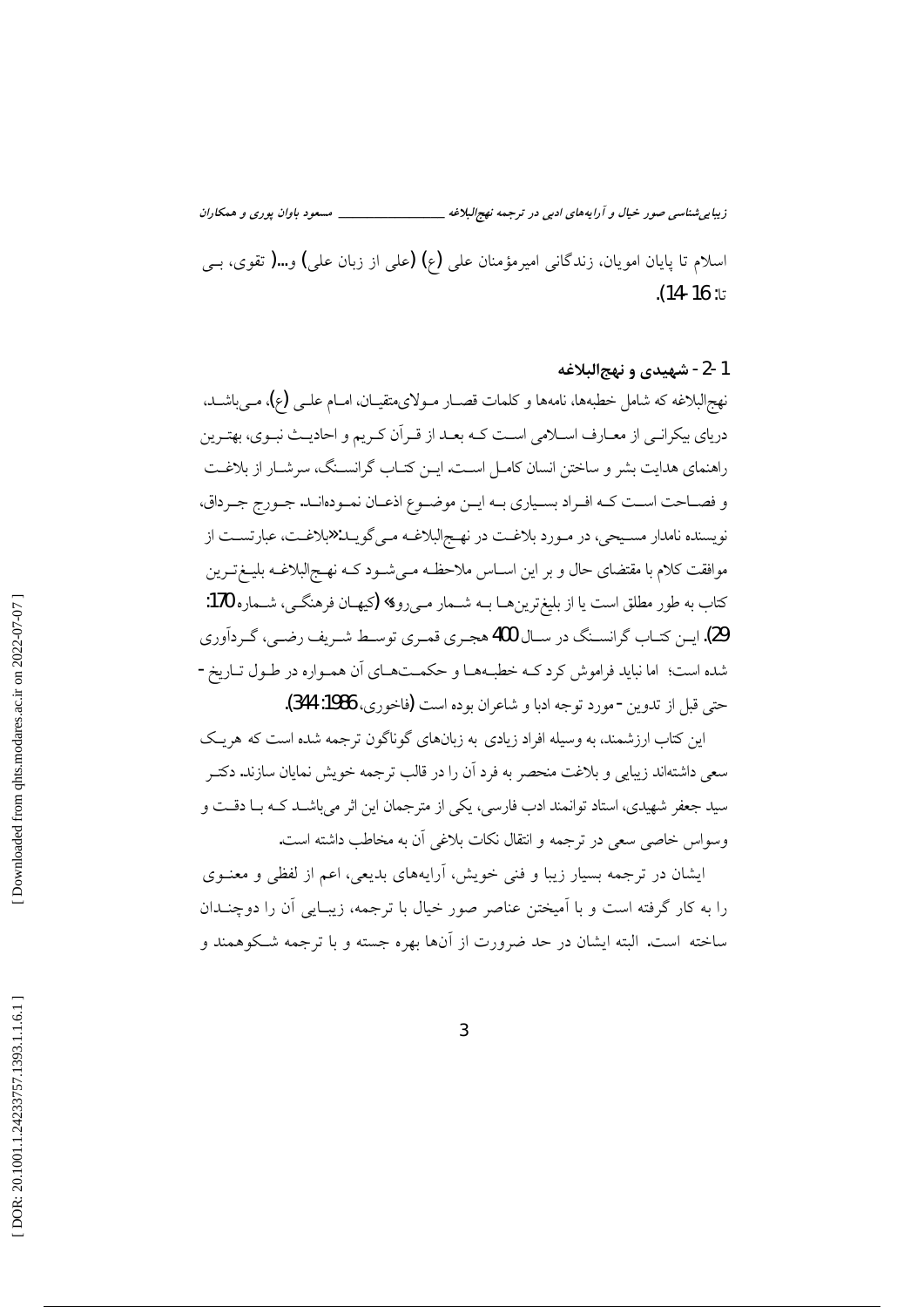\_\_دورهٔ 1، شمارهٔ 1، بهار و تابستان 1393 دوفصلنامه مطالعات ترجمه قرأن و حديث ــــــــــــ

متبحرانه خویش، همه فرزانگان و دانشوران و اهــل قلــم را مفتــون و مبهــوت خــویش ساختهاند.

نویسندگان این جستار، سعی نمودهاند با استفاده از روش توصیفی - اسنادی و با تکیه بر 114 خطبه ابتدایی نهجالبلاغه - به تبرک، به تعداد سورههای قرآن کریم - نمونههایی از صور خیال و آرایههای ادبی موجود در ترجمه دکتر شـهیدی را بـه تصـویر کشـند؛ البتـه ناگفتـه پیداست که برخی از این آرایهها نسبت به دیگر صنایع، کاربرد بیشـتری داشـتهانـد. در ایــن نوشتار، به تقسیمبندی رایج در صنایع ادبی (مبنی بر لفظی یا معنوی بودن) آنهــا پرداختــه و سعی نموده برای هریک، نمونههایی را ذکر نماییم. شایان ذکر است کـه دکتـر شـهیدی، در این ترجمه به ندرت به آرایههای لفظی پرداخته و شاید بتوان گفت بارزترین ایــن آرایــههــا، سجع می باشد و در مقابل، بیشترین بهره را از آرایههـای معنـوی گرفتـه اسـت. در قسـمت دیگر مقاله نیز صور خیال را در قالب چهار مبحث اصلی تشبیه، استعاره، مجـاز و کنایــه، بــا ذکر نمونههایی از هریک بیان نمودهایم.

### 1-3- پيشينه پژوهش

تاکنون در مورد کتاب گرانسنگ نهجِالبلاغه، کتب و مقالات فراوانی نگاشته شده که ذکر نــام أنها صفحات متعددي را مىطلبد. در مورد ترجمه نهج البلاغه مقـالاتى نگاشــته شــده اســت مانند: غلامرضا کریمیفرد و رضا نیکدل **(1389**ش) در مقاله «بررسی زیباییشناســی تشــبیه در نهج|لبلاغه (حکمتها و نامهها)» در شماره 28، نشریه ادب و زبان کرمان/ شیرین سالم و مهين حاجيزاده **(1391**ش) در مقاله «زيبايي شناسي گونههاي جناس در نهجالبلاغه»، در شماره اول، از سال سوم، یژوهش نامه علوی، نگاشته شده و در زمینه ترجمه نهج|لبلاغه نیز: رضا ناظمیان و حسام حاجمؤمن (1392ش) در مقالــه «ســاخت و بافــت در ترجمــه متــون دینی؛ بررسی مقایسهای دو ترجمه از نهجالبلاغه (شهیدی و دشتی)» در شماره اول، از سال پنجم، مجله ادب عربی تهران، به بررسی میزان پایبندی دو مترجم به مـتن اصـلی پرداختــه است.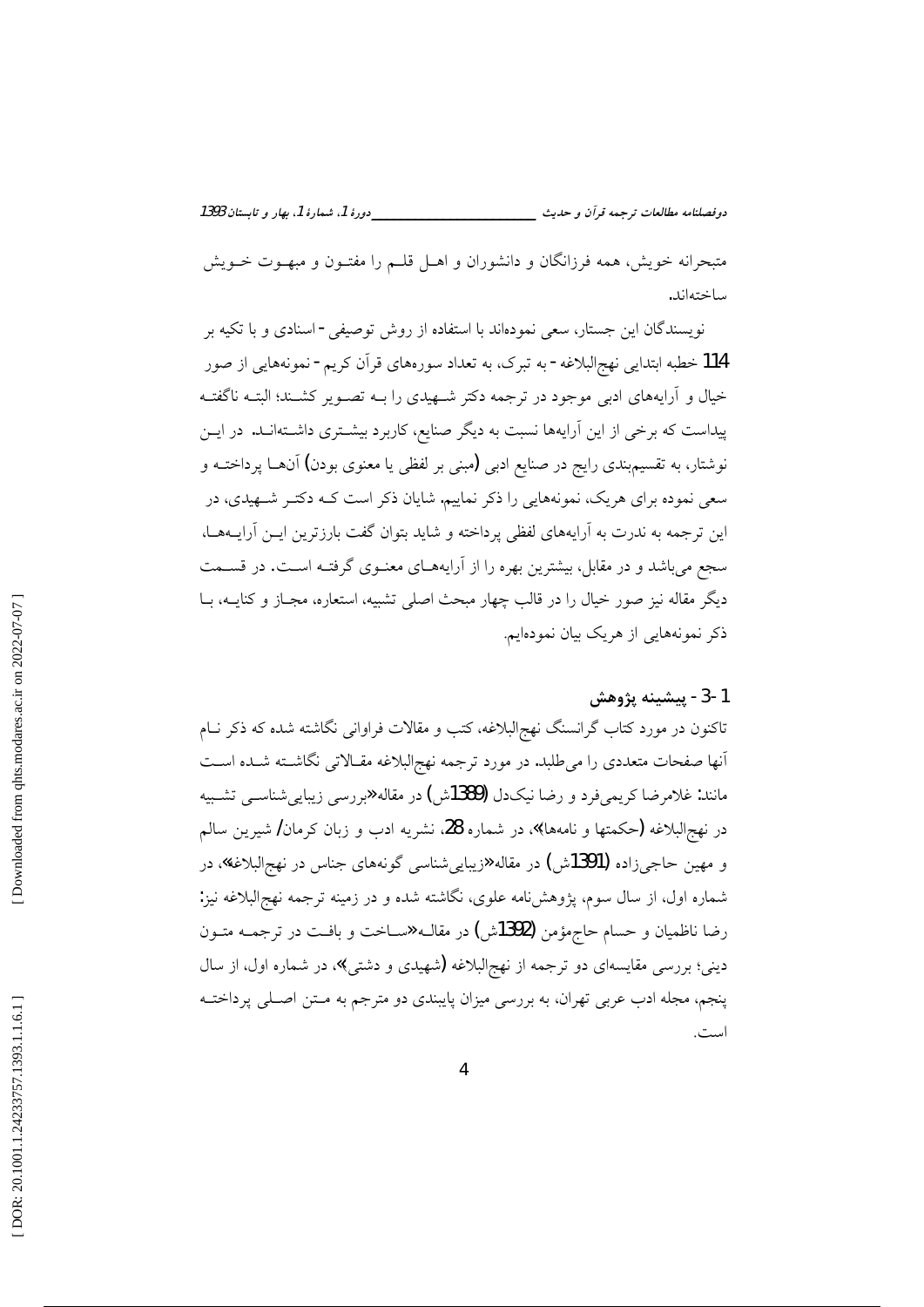تاکنون مقالات و پژوهشهای فراوان و ارزشمندی در مورد صور خیال به صـورت عام صورت گرفته است که میتوان بـه چنـد مـورد از آن اشـاره نمـود ماننـد: تیمـور مالمیر (1384ش) در مقاله «صور خیال در دیوان عطار نیشابوری»، در شماره اول، از سال هفتم، نامه فرهنگستان / غلامحسین شریفی ولدانی و میلاد شمعی (1390ش) در مقالــه «تحلیل صورتهای خیال در شعر پایداری بر اساس نقد ادب<sub>ی</sub> جدید»، در شماره سـوم، سال دوم، نشریه ادبیات پایداری دانشگاه باهنر کرمان /احمد کریمـی و کلشـوم وقــاری (1390ش) در مقاله «تحلیل اشعار سیدحسن حسینی از منظر خیال»، درشــماره دوم، از سال سوم، مجله فنون ادبی به تحلیل عناصر خیال یعنی تشبیه، کنایه، استعاره و مجاز و فراوانی آنها در شعر سید حسن حسینی پرداخته است و صدها مقاله دیگر که به بررسی و تحلیل عناصر خیال به صورت مجزا در دیوانها و آثار شاعران و نویسندگان مختلف پرداختهاند. اما مقالهای که مرتبط با موضوع پژوهش حاضر باشد یافت نشد. سؤالاتی که پژوهش حاضر در پی پاسخ بدان میباشد عبارتند از: علامه شهیدی تا چه میزان از آرایههای ادبی بهره برده است؟ میزان بهره گیری ایشان از صورخیال تا چه میزان میباشد؟

2- آرایههای ادبی در ترجمه شهیدی 2-1- آرایههای لفظی در ترجمه دکتر شهیدی<sup>1</sup> 2-1-1- سحع «سجع، در اصل به معنى آواز كبوتر و فاخته است و كلمات هم آهنگ آخر قرینههای سخن را به بانگ یکنواخت کبوتر و فاخته تشبیه نمودهاند. تسجیع آن است که سخن را بــا ســجع بیاورند و آن سخن را مسجع و جملههای مشابه را قرینـه مـی گوینـد. سـجع آن اسـت کـه

 $\overline{5}$ 

<sup>1.</sup> لازم به ذکر است به جهت پرهیز از اطاله کلام و ذکر مداوم منبع، تنها صفحه مورد نظر در ترجمه نهج|لبلاغه ذکر شده است.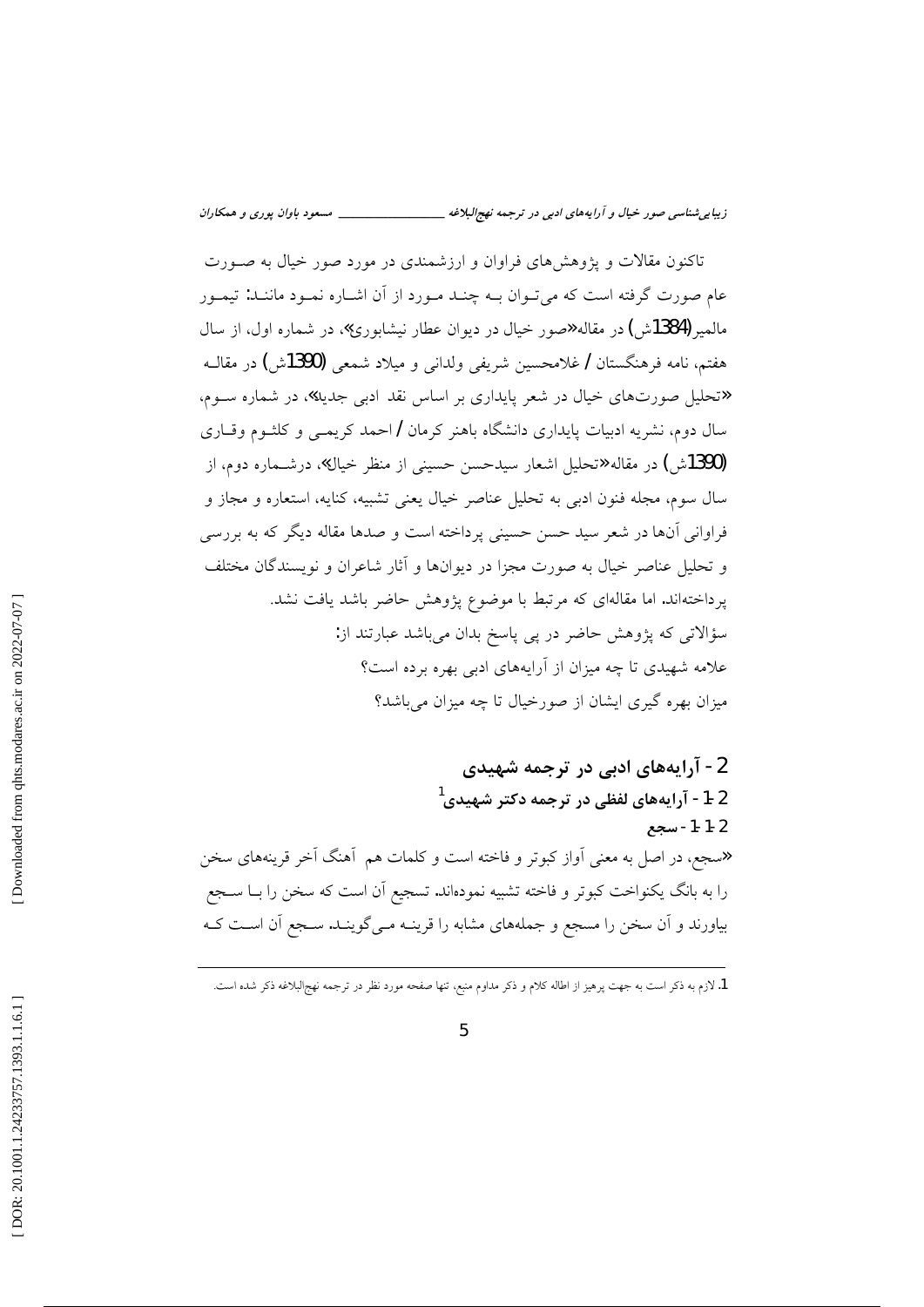\_\_دورهٔ 1، شمارهٔ 1، بهار و تابستان 1393 دوفصلنامه مطالعات ترجمه قرأن و حديث \_\_\_\_\_\_\_\_\_\_\_\_\_

كلمات اًخر قرينهها در وزن يا روى يا هردو موافق باشند و جمع اّن اســجاع اسـت. ســجع بر سه قسم است؛ 1- متوازى: آن است كه كلمات در وزن و روى مطابق باشند مانند كـار و بار 2- مطرف: اَن است که الفاظ در حرف روی یکسان و در وزن مختلف باشند مانند کار و شکار 3- متوازن: آن است که کلمات قرینه در وزن متفق و در حرف روی مختلف باشند مانند كام و كار**» (**همايي، 1361: 58-57).

دکتر شهیدی به وفور از این صنعت ادبی در ترجمه خویش سود برده است که به ذکر نمونههایی از آن پرداختهایم. نور و کور، سجع متوازی هستند که در وزن و حرف روی یکسان هستند. نافرمان و شیطان و روگردان، سجع مطرف هستند زیـرا تنهـا در حـرف روسی یکسان هستند و در وزن متفاوتند.

**«**چراغ هدایت بی نور، دیده حقیقتبینی کور، همگی به خدا نافرمان، فرمـانبردار و پــاور شيطان، از ايمان روگر دان**» (**ص8).

در عبارت زیر، ناهموار، زهردار، گلوأزار، سجع مطرف میباشند که در حرف روی اشتراک دارند.

«اَن هنگام شما ای عرب! بدترین اَیین را برگزیده بودید و در بـدترین سـرای خزیدیـد. منزلگاهتان سنگستانهای ناهموار، همنشینتان، گرزه مارهـای زهـردار، آبتــان تیــره ونــاهموار، خو راکتان گلو آزار» (ص **26).** 

دکتر شهیدی در ترجمه عبارت زیر، به زیبایی و دقت از صنعت سـجع سـود بـرده است؛ بین کلمات مهربان و کاردان، سجع متوازی و بین دو فعل گفتم و نهفتم، سـجع مطرف وجود دارد.

«اما بعد؛ نافرمانی خیرخواه مهربان، دانای کاردان، دریغ خوردن آرد و پشـیمانی بــه دنبال دارد، درباره این داوری رای خــویش را گفــتم و آنچــه درون دل داشــتم نهفــتم**»**  $(36)$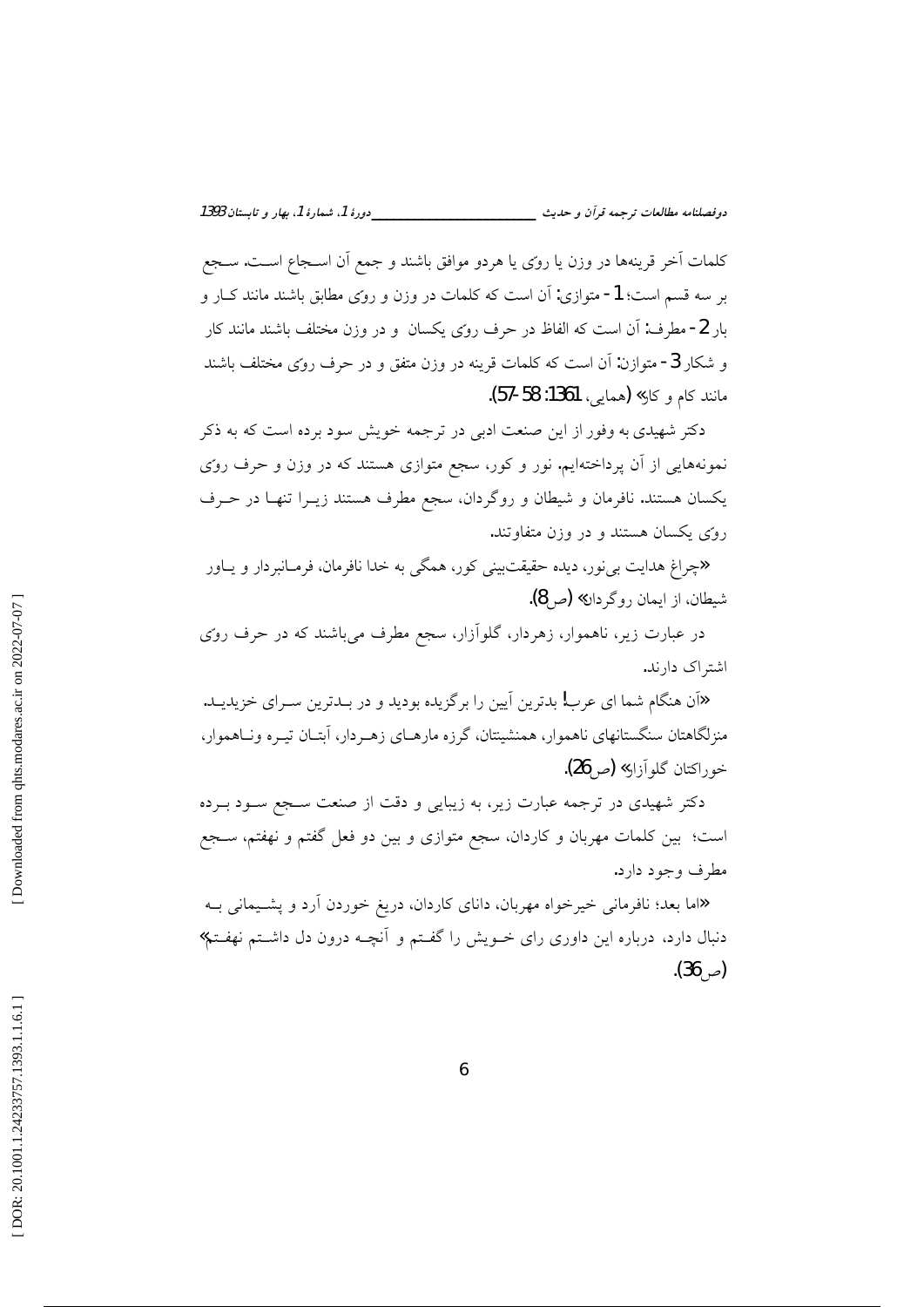زیبا بی شناسی صور خیال و آرایههای ادبی در ترجمه نهج لبلاغه \_\_\_\_\_\_\_\_\_\_\_\_\_\_\_\_\_\_ مسعود باوان پوری و همکاران

در عبارت زیر دو نوع سجع بکار گرفته شده است؛ کلمات راندم و جهاندم، از نوع سجع مطرف میباشند؛ زیرا از نظر وزن متفاوتند و جنباند و لرزاند از نوع سجع متوازی می باشند که در وزن و روّی مساویند.

«در راه فضیلت، عنان گشاده راندم و مرکب مسابقت از همه پیشتر جهاندم؛ هماننــد کوهی که تندرش، نتواند جنباند و گرد باد، نتواندش لرزاند**» (ص37).** 

در ترجمه علامه شهیدی با موارد فراوانی از سجع مواجه هستیم و میتوان گفت که تقریباً صنعت غالب در ترجمه ایشان، سجع است. در عبارت زیر، نباید و نشاید، ســجع متوازی و نبایست و ناشایست، سجع متوازی میباشند.

د.<br>اخدایا برمن ببخشا، نگاههایی را که نباید و سخنانی که بــه زبــان رفــت و نشــاید و آنچه دل خواست و نبایست و آنچه بر زبان رفت از ناشایست» (ص57).

## 2-2- آرایههای معنوی در ترجمه دکتر شهیدی 2-2-1- تضاد

در لغت، به معنی دو چیز مخالف را در مقابل یکدیگر انداختن، است و در اصطلاح، آن است که کلماتی را که از لحاظ مفهوم با هم تضاد دارند، در شعر یـا نشـر، بکـار ببرنـد؛ مانند زشت و زیبا. مطابقه، از جمله صنایع معنوی بدیع است که از طریق تـداعیهـایی که ایجاد میکند مایه لذت ذهنی خواننده می شود. گاه مطابقه را با مراعـاتنظیـر، یکـی دانستهاند زیرا در بین کلمات متضاد نیز از آنجا که یکی باعث تداعی دیگری می شـود، ارتباطي وجود دارد. مطابقه را تضاد تناقض و تقابل و طباق نيز ناميدهاند (ميـرصـادقي،  $. (238:1373)$ 

آوردن دو کلمه با معنی متضاد در سخن، برای روشنگری، زیبایی و لطافت آن است. تضاد قدرت تداعی دارد و از این رو سبب تلاش ذهنی می شـود. در جملـه زیـر، بـین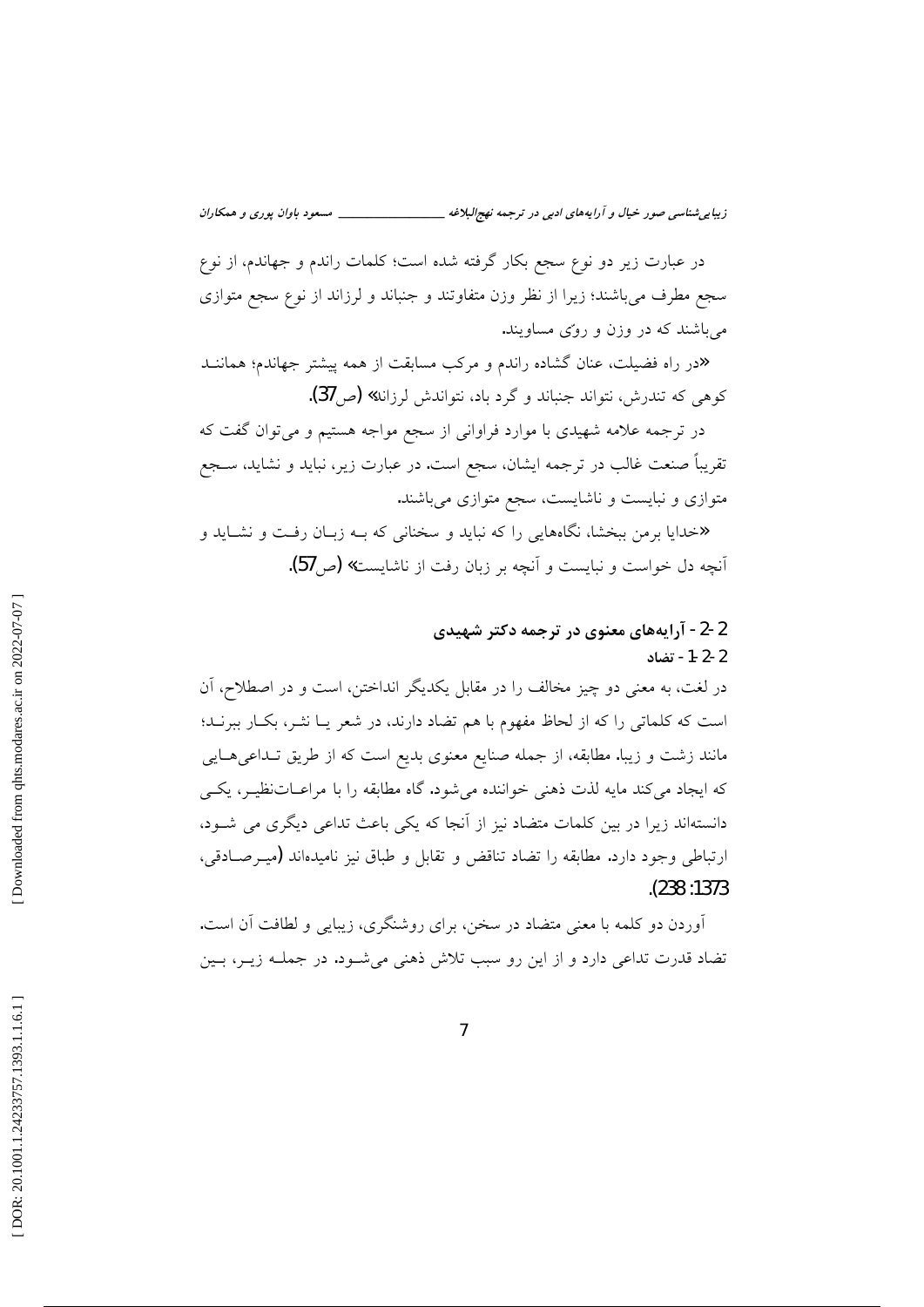\_\_\_\_دورهٔ 1، شمارهٔ 1، بهار و تابستان 1393 دوفصلنامه مطالعات ترجمه قرأن و حديث \_\_\_\_\_\_\_

كلمات شبان و روزان، آشكارا و نهان، تضاد وجود دارد كه وجـود بـيش از دو تضـاد، سبب ايجاد طباق مي گردد.

همن شبان و روزان، آشکارا و نهان، شما را به رزم این مردم تیره، روان خواندم**» (ص 27).** در این عبارت، کلمات گرم با سرد و نیز تری با خشکی ایجاد صنعت طباق نموده است. «با طبیعتهای متضاد و سرکش و سرشتهای با هم خوش، گرم و سرد درآمیختــه و تری بر خشکی ریخته**» (ص29).** علامه شهیدی با دقت نظر و توانایی بالای خویش بـه زيبايي تمام، نهجالبلاغه را به متني روان، تبـديل ســاخته اســت. ايشــان در ترجمــه عبــارت، امانتداری کامل خویش را نشان داده است؛ در عبارت زیر بین آغاز و پایان، حلال و حرام و حساب و عقاب، تضاد وجود دارد. «چه ستایم خانهای که آغــاز آن رنــج بــردن اســت و پایان آن مردن. در حلال آن، حساب است و در حرام آن، عقاب**» (**ص59). در ترجمــه شهیدی، بین کلمات تلخی و شیرینی و نیز کیفر و پاداش، تضاد وجود دارد کـه آوردن متناسب این کلمات بر زیبایی ترجمه شهیدی دو چندان افزوده است. «تا جـزای کیفـر هر یک بدو رسانند و تلخی کیفر و شیرینی یاداش را به وی چشانند**» (ص 61).** 

### 2-2-2- مراعات النظير (تناسب)

در علم بدیع، اَوردن الفاظی در معنی متناسب با یکدیگر (جز نسبت تضاد) در سخن اسـت. که همگی، جزئی از یک هیئت هستند یا با هم یک مجموعه را تشکیل مـیدهنـد. مراعـات النظیر آن است که کلماتی را در شعر یا نثر بیاورند که به نوعی یکدیگر را تداعی بکنند یعنی از نظر مشابهت، ملازمت، همجنس بودن یا مانند آن، بین آنها ارتباط و تناسبی موجود باشد. مراعات نظیر از جمله صنایع معنوی بدیع است که بخاطر ارتباط معنوی بین کلمات، باعث ایجاد موسیقی معنوی در کلام و مایه زیبایی و عمق شعر یا نثر می شود؛ بخصوص در مواردی که شاعر در انتخاب لفظ بتواند کلمهای را انتخاب کند که با دیگه کلمـات ارتبـاط وییونــد معنوي بيشتري داشته باشد (ميرصادقي، 1373: 275-273). «مراعــات النظيــر، أوردن معــاني متناسب در سخن است» (فرشیدورد، 1382: 479). آوردن واژههایی از یک مجموعه است که

8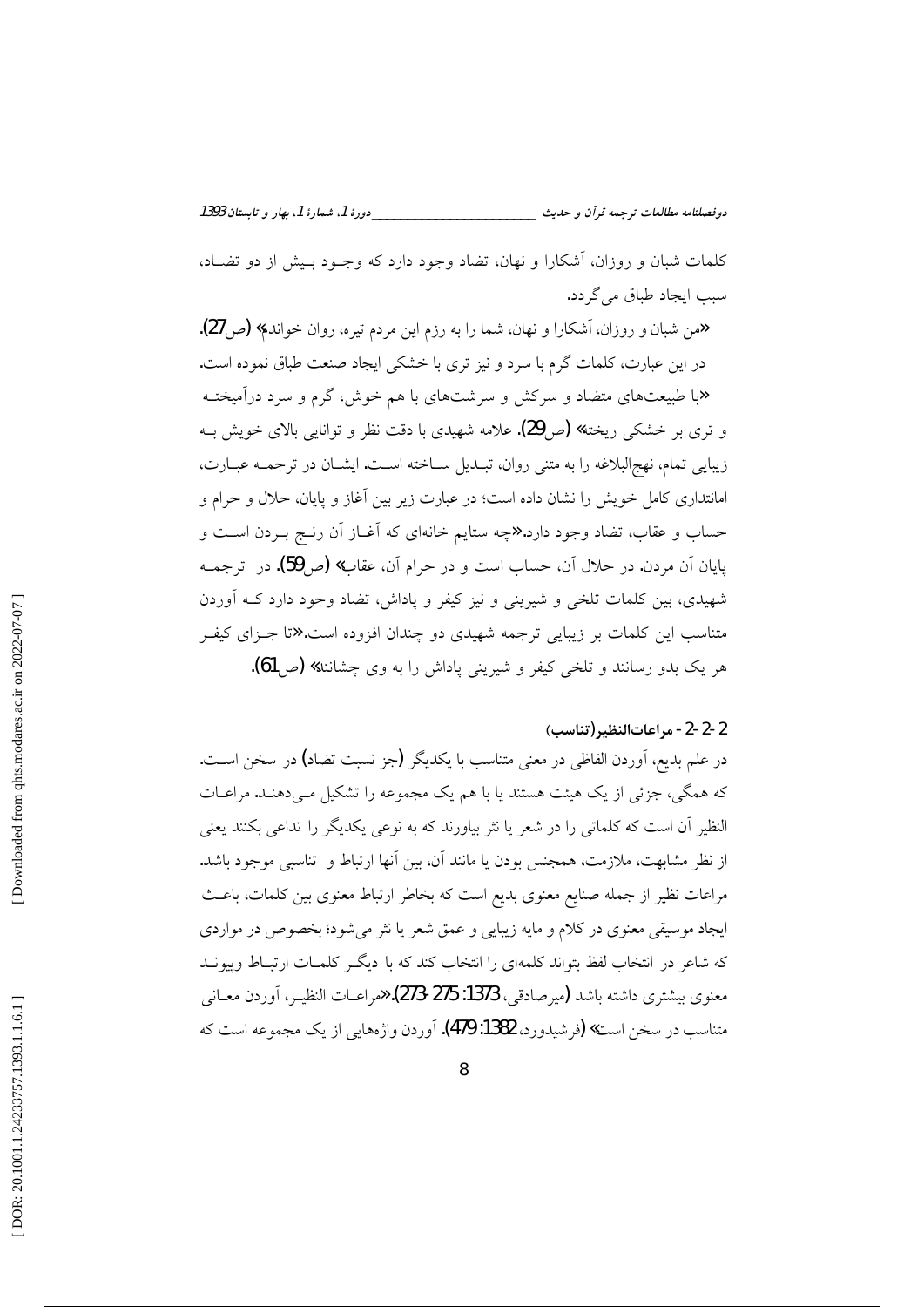زیبایی شناسی صور خیال و آرایههای ادبی در ترجمه نهجالبلاغه \_ \_\_\_\_\_\_\_\_\_\_ مسعود باوان يوري و همكاران

با هم تناسب دارند، این تناسب می تواند از نظر جنس، نوع، مکان، زمان، همراهی و… باشــد. مراعات نظیر تداعی معانی است، این آرایه موجب تکاپوی ذهن میشود، در جستجوی همزاد و هر نوع تناسب به شرط آگاهی، می تواند یادآور این همزاد باشد. این آرایه، بیش از هر آرایه دیگری در شعر و نثر فارسی بهکار رفته است. در این جا نمونههایی از آن در ترجمــه دکتــر شهیدی ذکر می کنیم. در عبارت زیر واژههای یا، سر، تن و دست که همگی از اعضای بــدن می باشند، تناسب ایجاد نمودهاند.

«به خدا پای پس نگذارم و بایستم تا شمشیر مشرفی از نیام برآید، و سر و تن بیــرد و دست و ياها اين سو و آن سو افتد و از آن پس، خداي هرچه خواهد كند**» (**ص35). در عبارت زیر بین واژگان گوشت، استخوان، پوست، تــن، دل و ســینه کــه همگــی

اعضای بدن انسان میباشند، مراعات نظیر به کار رفته است.

«خدا اّن که دشمن را فرصت دهد تا گوشت وی را بخورد و استخوانش را بگذارد و پوست از تنش جدا سازد، مردی است ناتوان و زبون با دل<sub>ی</sub> ضعیف در سـینه درون»  $(35)$ 

علامه شهیدی با اوردن کلمات متناسب در متن ترجمه، بـین عبــارت، تناسـب زیبــایی ایجاد نموده است؛ در عبارت زیر بین واژگان جام، پیمـودن، شــربت و ســیراب کــه از هيئت مجلس مي باشد، تناسب وجود دارد.

«هریک می خواست جام مرگ را به دیگری بپیماید و از شربت مـرگش سـیراب نمایــد»  $(46)$ 

واژگان نطفه، پشت مردان، زهدان مادران و همچنین واژگان سـر، پـا و دسـت مراعـات نظير دارند.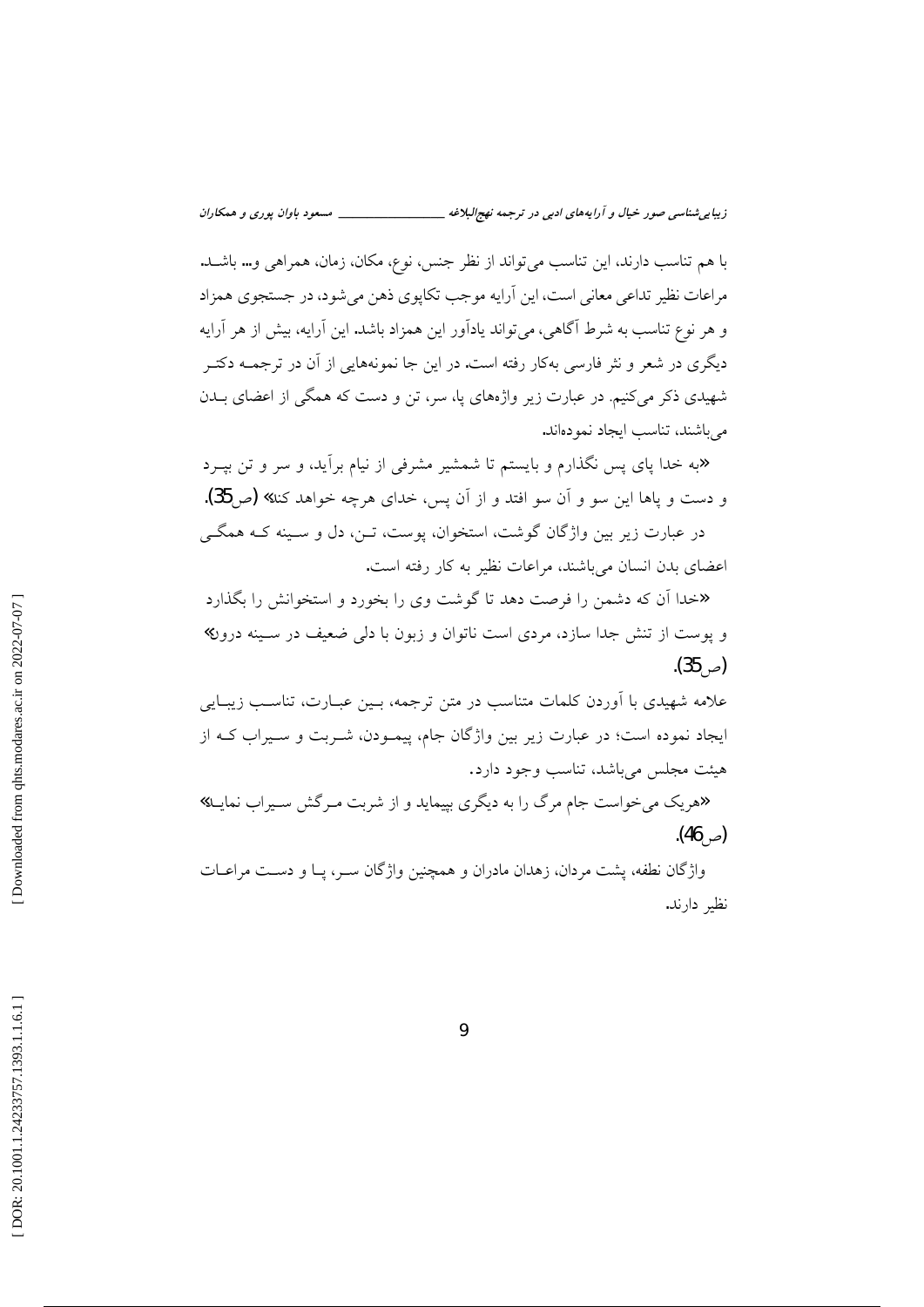\_\_دورهٔ 1، شمارهٔ 1، بهار و تابستان 1393 دوفصلنامه مطالعات ترجمه قرأن و حديث ـــــــــــ

«هرگز! به خدا نطفههایند در یشت مردان و زهدان مادران، هرگاه مهتری از آنان سر برآورد، از پایش دراندازند چنان که آخر کار مال مردم ربایند و دست بــه دزدی یازنــد**»** ( $(48, 4)$ ).

### 3- صور خيال در ترجمه شهيدي

صور خیال در حوزه علم بیان، مورد بررسی قرار میگیرد. علم بیان در حوزه بلاغت، به عنوان مهم ترین ابزار تصویر سازی است. صور خیال، مجموعه قواعدی است که به وسیله أنها میتوان یک معنا را به گونههای متعدد بیان نمود؛ این قواعد شــامل چهــار بخــش است که عبارتند از: تشبیه، استعاره، مجاز و کنایه. «علم بیان، علمی است که به وسـیله آن ایراد یک معنی واحد به راههای گوناگون با وضوح دلالت بر آن شـناخته مـی شـود» (تفتازاني، 1389: 281).

علم بیان، رمز و راز و خم و چم جابجاییها و تغییر معنی واژگان و جملات را که در نزد هنرمندان مرسوم است، مورد بررسی قرار میدهد؛ لذا می توان گفت؛ علم بیان، علم رمز گشــایی سخن ادبی است. همچنین از طریق علم بیان متوجه می شویم که شاعران و نویســندگان چــه خیال را چگونه پردازش کرده اند که بر طبق خیال، واژگانی را به جای واژگان دیگر به کـار بردهاند؛ بدین ترتیب علم بیان شاهراهی است که ما را به شهر رؤیایی و مخیّل هنرمند و اثــر هنري ميبرد.

ابن منظور در ذیل ماده خیال چنین آورده است: «خیال، شـبه و تصـویری اسـت کـه در خواب يا بيداري در ذهن انسان حاصل مي شود» (ابن منظـور، 1405: 1307). دكتـر فاضــلي در مورد تصویر می گوید: «مراد از تصویر، اَن چیزی است که انسان یا ادیب یا هنرمنـد از اَن در خلق ترکیبهای مختلف و تعابیر غیر متنـاهی و در رسـاندن آن چــه از تجـارب متنــوع حس مي كند، كمك مي گيرد» (فاضلي، 1376: 143). صور خيـال، بيـان غيرمســتقيم معنــاي يوشـيده، در پــس كلمــات اســت و نويســندگان و ادبــاي برجســته و توانمنــد بــه ارزش تصویرپردازی بجا، به موقع و به اقتضای کلام، آگاهاند. دکتر شمیسا درکتاب خویش، ابــواب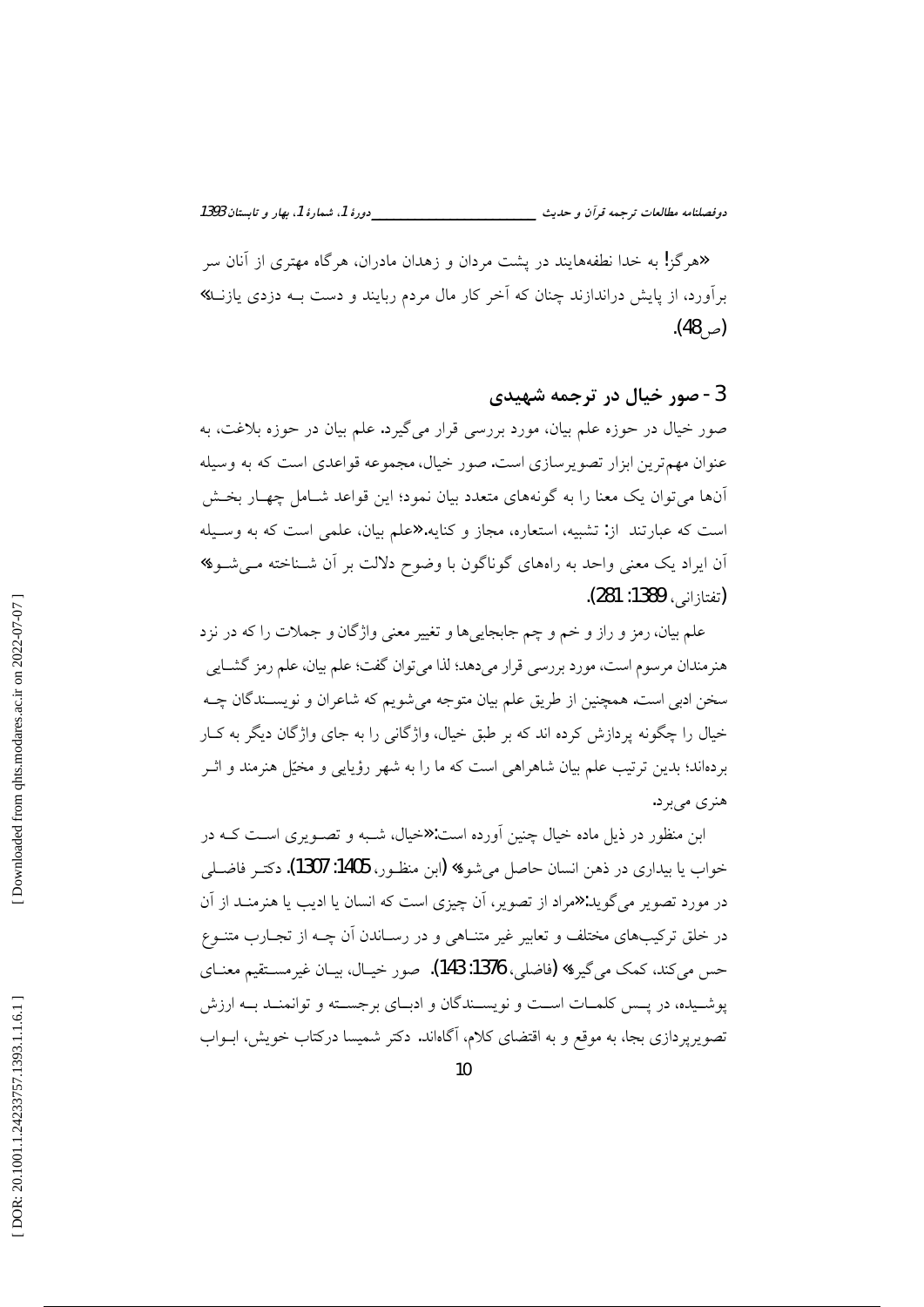علم بيان سنتي را مجاز، تشبيه، استعاره و كنايه دانسته است (شميسا، 1372: 20). دكتـر پورنامداریان در تعریف صور خیال میگوید: «صور خیال در واقع، نمودهـای گونـاگون تخیل است که شامل مباحثی از قبیل تشبیه، مجاز، استعاره و کنایه، و هریک از شــاخههــا و انواع آن مي گردد» (يورنامداريان، 1375: 23). «شكل هاي خيال: يعني تشبيه، اسـتعاره، مجــاز و کنایه، موضوع فن بیان است. هر سخنور و سخن سنجی، به ضرورت هنر و پیشــه خــود، ناگزیر از آگاهی با روش شناخت شکل های خیال است**» (**ثروتیان، **1369: 9).** دکتر شـفیعی کدکنی، خیال را در اصطلاح، مجموعهای از تصرفات بیـانی و مجـازی در شـعر مـیدانــد (شفيعي كدكني، 1383: 16).

استاد شهیدی با ظرافت خاصی از ابزار صور خیال در ترجمه خویش بهره برده و سـعی نموده است که کلام مولای متقیان، امام علی (ع)، را برای خوانندگان ملمـوس کنـد. ایشــان بیشترین بهره را در این ترجمه از تشبیه و استعاره گرفته است.

#### 1-3- تشىيە

یکی از فواید مهم تشبیه، توصیف است که یکی از زیباترین شیوههای بیان مقصود به شــمار می رود. سکاکی در تعریف تشبیه آورده است: «تشـبیه، اشـتراک میـان مشـبه و مشـبهٌ بــه از جهتي، و افتراق از جهتي ديگر است» (سكاكي، بي تا: 141). «تشبيه در لغت به معناي قرار دادن همگونی بین دو چیز یا بیشتر میباشد که اشتراک آنها در یک صفت یا بیشـتر اراده شده باشد؛ و آن به وسیله اداتهایی و در جهت اهداف متکلم صورت می پذیرد**» (**هاشــمی، 1383: 220). استاد جلالالدین همایی، تشبیه را مانند کردن چیــزی، بــه چیــزی، در صــفتی میداند (همـایی، 1361: 227). دکتـر وحیـدیان کامیـار، عامـل مهـم در تشـبیهات زیبـا را، احساسات و عاطفه در پیوند زدن دو امر متغیر میداند (وحیدیان کامیار، 1386: 15). دکتــر پورنامداریان در مورد تشبیه میگوید: «تشبیه مرکز صور خیال است؛ چرا که تمام تصاویر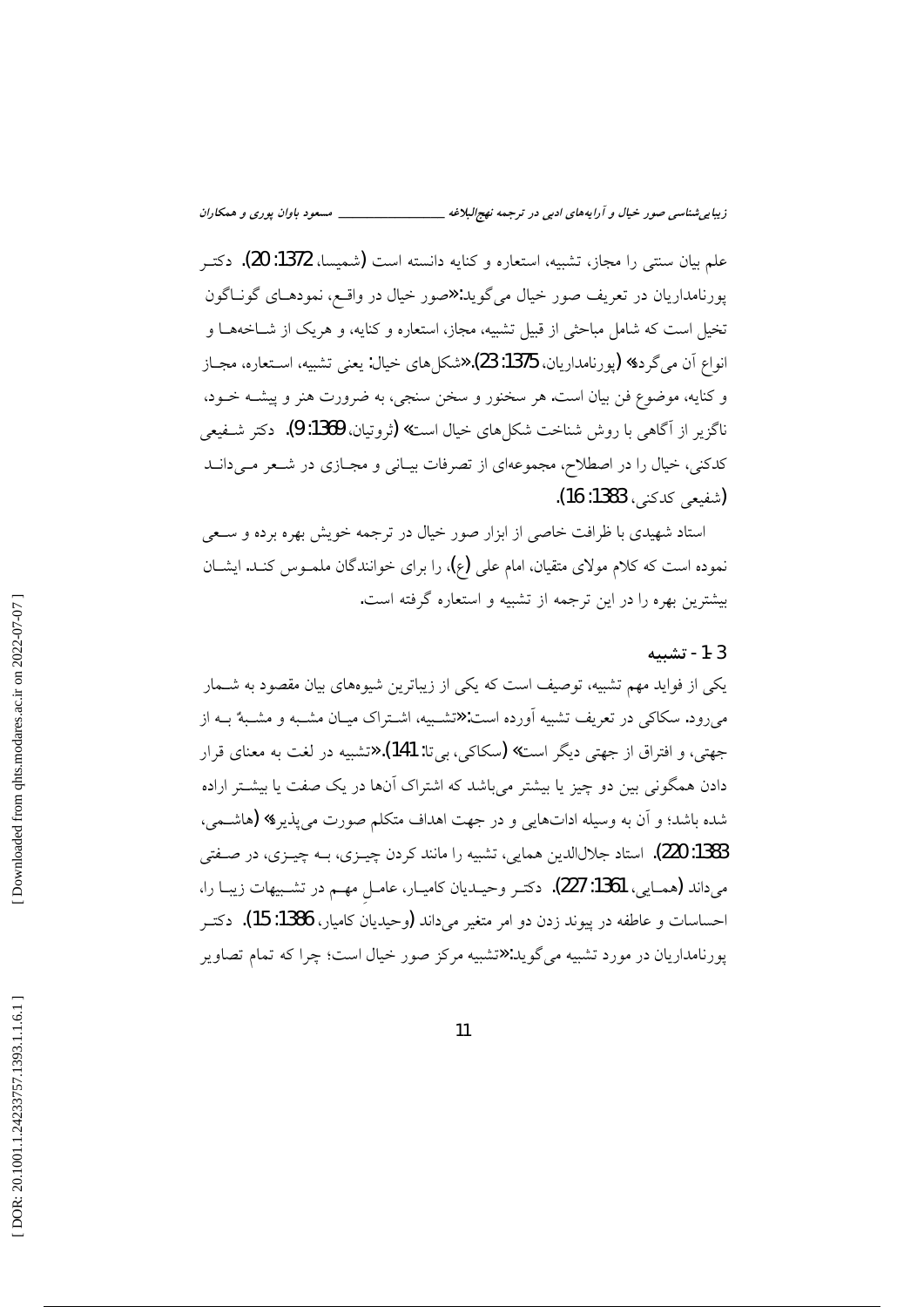\_دورهٔ 1، شمارهٔ 1، بهار و تابستان 1393 دوفصلنامه مطالعات ترجمه قرآن و حديث \_\_\_\_\_\_\_ به نوعي با تشبيه مرتبط بوده و آشكارا يا نهان از آن مايه مي گيرند» (يورنامداريان، 1381:

 $(18)$ 

در نگاه به ترجمه دکتر شهیدی، معلوم شد که تشبیه بلیغ، بیشـترین بســامد (فراوانـی) را داراست. ایشان در ترجمه کلام مولا علی (ع)، ضمن رعایت امانتداری کامل، سـعی داشـته است با ذکر تشبیهات قریب به ذهن، خواننده را در درک درست مطلب پاری نموده و وی را به خواندن متن مورد نظر تشويق نمايد. در زير براي پرهيز از تفصيل كلام و ابتذال سخن، و برای اَشنایی با تشبیهات موجود در این کتاب، به ذکر نمونههایی از اَن پرداخته ایم. در تشبیه مفصل زیر، فتنه (مشبه) به شتر(مشبهٌ به) تشبیه شده که با مستی تمام، یایمال میکند و پـیش مي رود (وجه شبه)، ادات نيز (چون) در اين تشبيه ذكر شده است.

فتنه چون شتری مست، آنان را به یی می سیرد و پایمال می کرد (ص9).

تشبيه زير مفصل است و اركان آن: مشبه: مـن، مشـبهٌ بـه: كـوه بلنـد، ادات تشـبيه: مانستن، وجه شبه: ريزان بودن سيلاب از آن است.

کوه بلند را مانم که سیلاب از ستیغ من، ریزان است (ص9).

عبارت زیر یک تشبیه مفصل است؛ در این تشبیه چهار رکن تشبیه موجود است : مشبه: آنها ، مشبهٌ به : شتر، وجه شبه: نافرمان بودن و از بهاران بهره گـرفتن و ادات تشــييه: چــون، می باشد.

بیت المال را خوردند و بر باد دادند، چون شتری که مهار بُــرَد، و گیــاه بهــاران را چــرد (ص) (10).

تشبیه مفصل است و ارکانش عبارتند از : مشبه: چیننده میوه کال، مشبهٌ به: کشاورز، ادات: همچون، وجه شبه: زمین دیگران را برای کشت گزیدن.

اَن که میوه نارسیده را چیند هم چون کشاورزی است کـه زمـین دیگـری را بـرای كشت گزيند (ص13).

تشبیه مفصل که دارای مشبه: پرهیزگاری، مشبهٔ بـه: بـارگی، ادات تشـبیه: مانسـتن، وجه شبه در این عبارت، رام بودن است.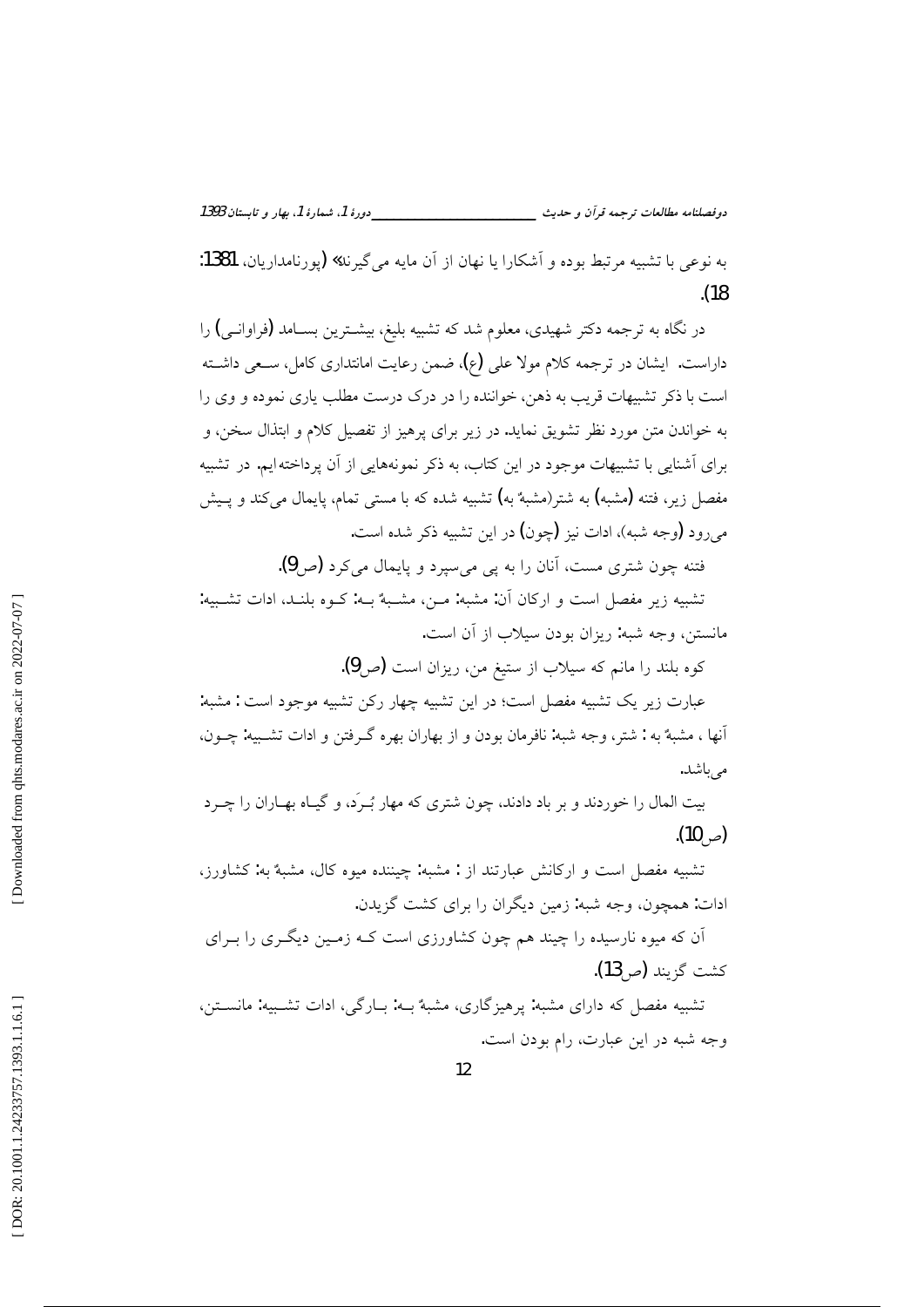زیبایی شناسی صور خیال و آرایههای ادبی در ترجمه نهج لبلاغه \_\_\_\_\_\_\_\_\_\_\_\_\_\_\_\_\_\_\_ مسعود باوان پوری و همکاران

یرهیزگاری بارگی هایی را مانَد رام، سواران بر آنها عنان بدست و آرام (ص17). تشبیه زیر نیز از نوع مفصل میباشد که مشبه: قضاوت کننده بـی|طللاع، مشـبهٌ بـه: عنكبوت، ادات تشبيه: مانستن، وجه شبه: در بافتـه تـار خـود خزيـدن. در ايـن تشـبيه، شخصی که قضاوت نمی داند و انجام می دهد، به عنکبوتی گرفتـار، انــدر تــار خــویش، تشيبه شده است.

کسی که قضاوت نمیداند عنکبوتی را ماند که در بافتههای تار خود خزیـده، ندانـد كه بر خطاست يا به حقيقت رسيده (ص 19).

اما بیشتر تشبیهات موجود در این ترجمه از نوع تشبیه بلیـغ|نــد ماننــد: دریــای معرفــت (ص2)، جامه خلافت (ص9)، گردابهـاي بـلا و كشـتيهـاي نجـات (ص12)، آب تقـوي (ص18)، تباريكي فتنــه (ص19)، يــردههــاي گمراهــي (ص27)، درخــت ايمــان (ص46)، جامههای آرزوهای دنیا (ص9))، لباس عافیت (ص70)، اسب فتنه (ص72)، تیـر نابــاوری، کمان دو دلی، سیاه بدگمانی، اردوی ایمان، دیو بداندیشی (ص 79).

### 3-2- استعاره

استعاره از سودمندترین ابزار تصویرگری هر شاعر است و بی شک رسایی و کارآمدی آن، از تشبیه بیشتر است؛ زیرا اگر تشبیه ادعای همانندی است در ایــن نــوع تصــویر گری، ادعــای یکسانی بین دو چیز حاکم است. استعاره در لغت از ریشه، استعار المال، گرفته شـده اسـت يعني از او خواست كه مال را به او امانت بدهــد (ابــن منظــور، 1412: 618). در اصــطلاح، یعنی به کار بردن لفظ در غیر معنای حقیقی خود، به علاقه مشابهتی که بین معنای حقیقی و مجازی وجود دارد، البته باید دارای قرینهای باشد که از اراده معنای حقیقی، جلوگیری کنـد (تفتازاني، 1389: 221). «استعاره، استعمال لفظ اسـت در غيـر معنــي اصــلي و موضــوعٌ لــه حقيقى به مناسبتى، و آن مناسبت را در اصطلاح فن، علاقه مى گويند» (تروت، 1364: 3).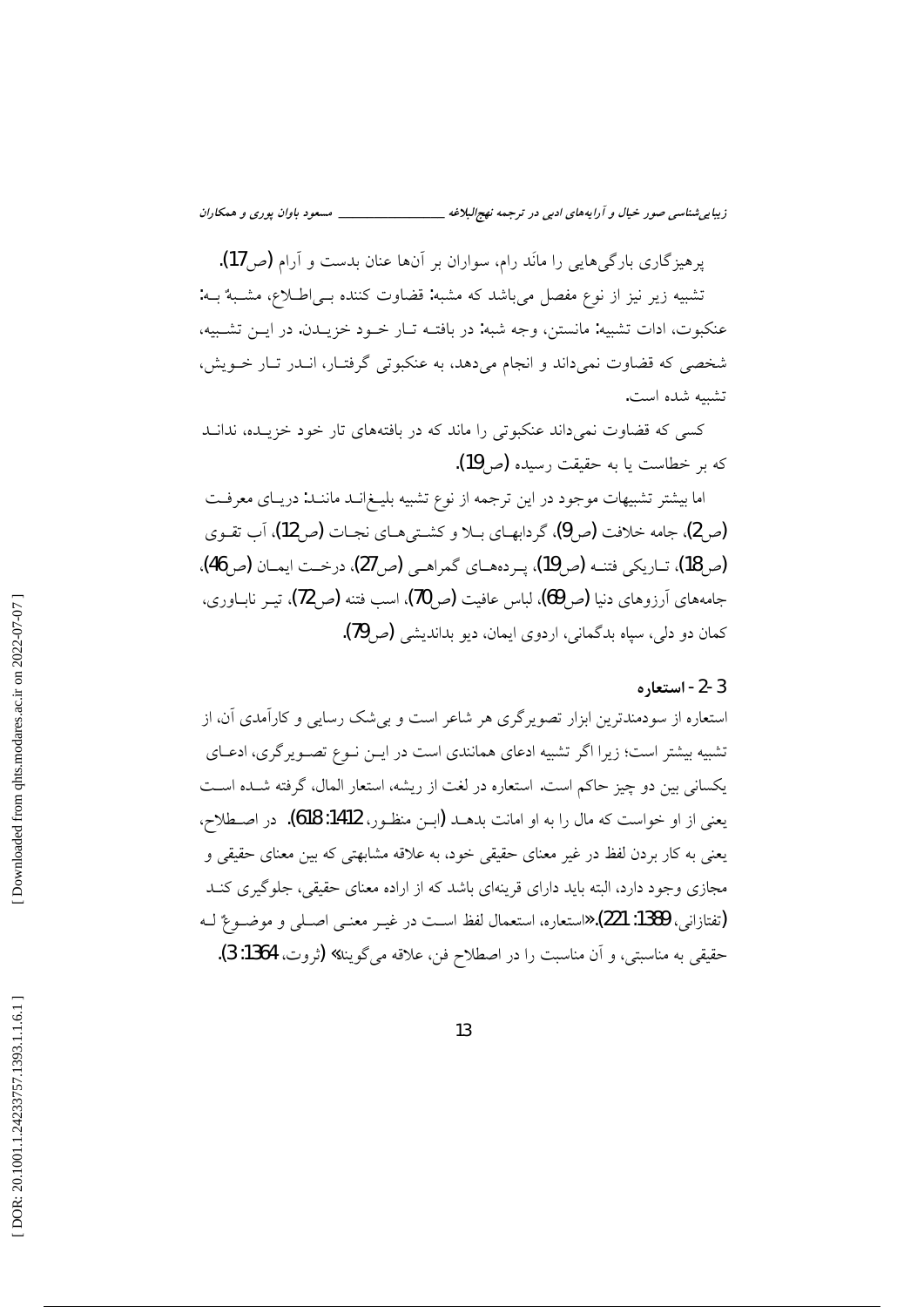\_\_دورهٔ 1، شمارهٔ 1، بهار و تابستان 1393 دوفصلنامه مطالعات ترجمه قرأن و حديث \_\_\_\_\_\_\_\_\_

دکتر میرجلالالدین کزازی در مورد استعاره می گوید: «یکی دیگر از هنرهای شاعرانه که سخنور به یاری آن میکوشد تا سخن خویش را هرچه بیشتر در ذهـن مخاطـب جـایگیـر کند، استعاره است. از این رو استعاره دامی اسـت، تنـگتـر و نهـانتـر از تشـبیه کـه بـرای خواننده، گسترده مي شود» (کزازي، 1385: 94).

استعاره نسبت به دیگر صور خیال، رساتر، مـوثرتر و قــویتــر اســت؛ چــرا کــه در استعاره با گسترش معانی و ادّعای این همانندی، شاهد تخیّل و اغراق هستیم. «شاعر به وسيله استعاره به همه چيز جان مي بخشد. به همه چيز لطف و ظرافت عطا مي كند. بــه حیوانات، زبان بیان نسبت میدهد و به اشیای بیروح، حس و حرکت» (زریـن کـوب، 1381: 71). ارسطو معتقد است كه «استعاره همان تشبيه است» (شفيعي كدكني، 1383: 107). تفتازانی، استعاره را مجاز به علاقــه مشــابهت مــ ٍ دانــد (تفتــازانـي، 1389: 341). عبدالقادر جرجانی معتقد است که «تشبیه، اصل استعاره است و استعاره فـرع تشـبیه» (جرجاني، 1374: 24).

دکتر شهیدی در ترجمه خویش به زیبایی از استعاره سود برده است و از آن جا ک بیشتر این استعاره ها استعاره مکنیه اسـت (حـذف مشـبه بـه و ذکـر مشـبه + لـوازم و ملازمات مشبهٌ به)، تنها به ذکر مثالهایی از آنها می یردازیم.

در عبارت زیر، سر فکرت و یای اندیشه استعاره مکنیه تخییلیه می باشد که فک رت و اندیشــه، لفظ استعاره مکنیه است و سر و پا، از لوازمات یا ملائمات آن جاندار (مستعارمنه) است. خــدای<sub>می</sub> که پای اندیشه تیزگام، در راه شناسایی او لنگ است، و سر فکرتِ ژرف رو بـه دریــای معــرفتش بر سنگ **(**ص2).

در مثالهای زیر، مشبه با ذکر ملایمات مشبهٌ به آمده است. که این ملایمات از اجزا یا اعضای جسمی یک جاندار میباشد یا عملی انسانی به یک بی جان نسبت داده شـده است.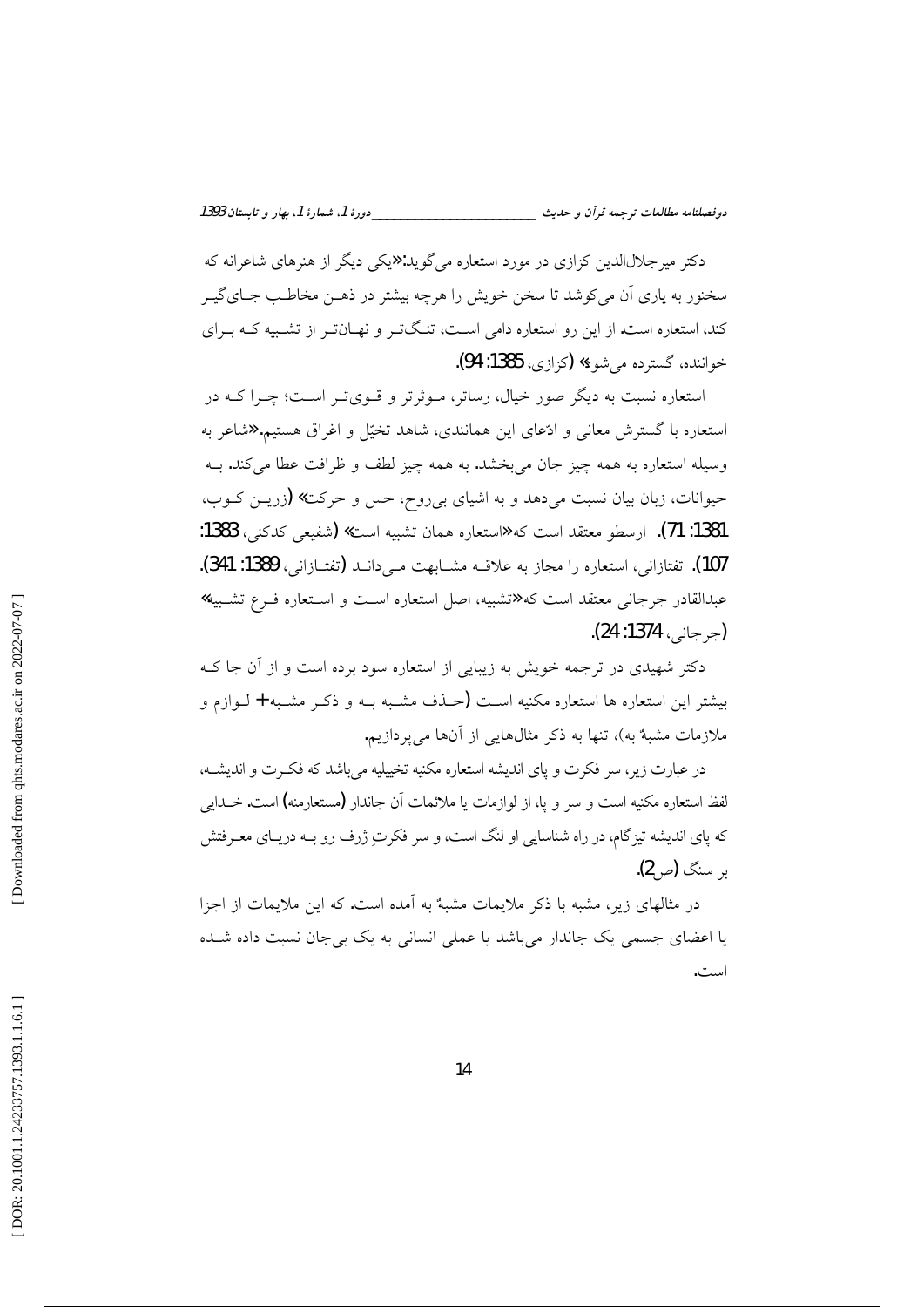زیبایی شناسی صور خیال و آرایههای ادبی در ترجمه نهج البلاغه \_ \_\_\_\_\_ مسعود باوان يوري و همكاران

دست قدرت (ص51)، چنگال&ای مرگ (ص5)، پیش از آن که مـرگ گلویتــان را بگیرد (ص 73)، دست سرگشتگی (صP)، فتنه، دندان خود را در فتنهانگیزان فرو بــرد (ص 93)، قيامت، چهره از نقاب انداخت (ص101)...

### 3-3- كنابه

کنایه، یکی دیگر از عناصر و ابزارهای تصویرگری است که شاعر به مدد آن عواطف و احساسات خود را هنرمندانه و مؤثر ارائه می کند. کنایه، نشانهای از نشـانههـای بلاغـت است و از اسرار بلاغت آن، این است که حقیقت را در شکل هـای متعـدد و همـراه بـا برهان، عرضه میدارد. از دیگر اسباب بلاغت کنایه، آن است که بر تــن معــانی، لبــاس حسیات و ملموسات میپوشاند و هم چنین از خواص کنایه، این است کـه مـیتوان مطالب یوشیده را با ایما و اشاره بیان کرد (هاشـمی، 1383: 309). «کنایــه در لغــت بــه معنی پوشیده سخن گفتن، است و در اصطلاح، سخنی است که دارای دو معنی قریب و بعيد باشد، و اين دو معنى لازم و ملزوم يكديگرند» (ثروت، 1364: 3). استاد تجليل، در تعریف کنایه میگوید:«کنایه در زبان هنر بیـان، عبـارت اسـت از، ایـراد لفـظ و اراده معنای غیرحقیقی آن، آن گونه که بتوان معنی حقیقـی آن را نیـز اراده کـرد» (تجلیـل، 1362: 84). هرگاه شاعر یا نویسنده، نتواند مقصود خود را به شکل معمولی بیان کند، از کنایه بهـره می گیرد. پس در واقع «کنایه، نوعی مجاز است که ایهام دارد، این ایهام علاوه بر این کــه بــه کلام عادی، رنگی از ظرافت می دهد، وسیلهای است برای ادای سخن بی په ده کـه بیانشــان دشوار است» (البرز، 1381: 130).

با توجه به این که کنایه یکی از قویترین راههای القای معانی است، در بین مردم رواج ً و کاربرد بیشتری دارد. استاد شهیدی با دقتی خاص، سعی در بـه تصـویر کشـیدن معنـا و مفهوم مورد نظر مولا علی (ع)، در قالب کنایه، برای فهم آن از جانب عامه مردم داشته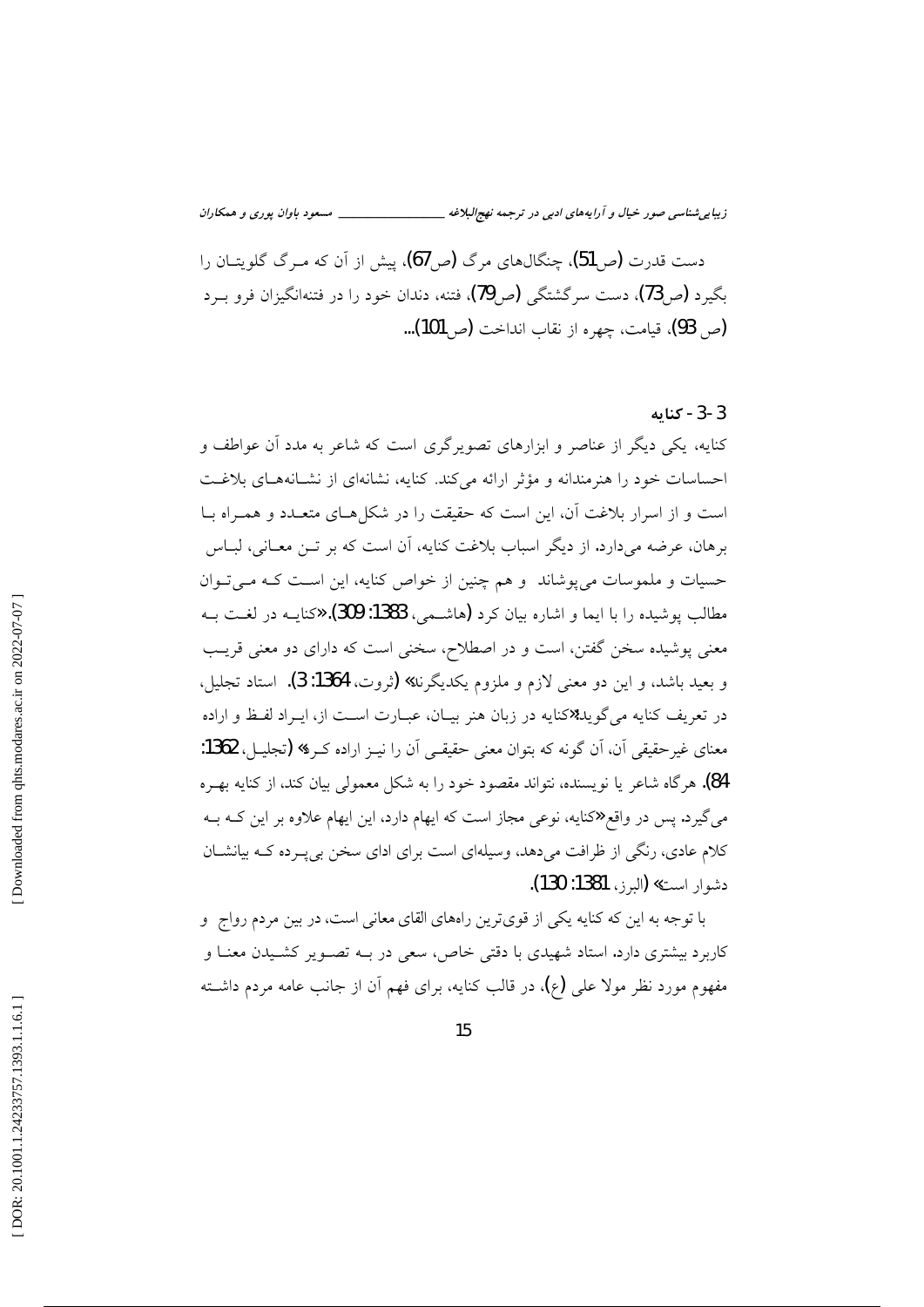\_\_\_\_\_دورهٔ 1، شمارهٔ 1، بهار و تابستان 1393 دوفصلنامه مطالعات ترجمه قرأن و حديث \_\_\_\_\_\_\_\_\_\_ و در این بین از کنایه به خوبی بهره برده است که در این مجال، به ذکر چنـد نمونــه از

اَن م<sub>ي</sub>پردازيم. عنان گشاده می تازند (ص 17) کنایه از فعل یــا مصــدر و از نــوع ایمــاء و کنایــه از

نافر ماني است.

اما کم افتد که بینی، آب رفته در جو است (ص17). آب رفته در جو بودن، کنایه از فعل یا مصدر از نوع تلویح میباشد و کنایه از به دست آوردن کامیابی داشتن است.

درّي بدين زيبايي، كه تواند سُفت (ص17). دُر سفتن، كنايه (از نوع ايماء) از سخن زيبا گفتن ميباشد.

نرد بيگانگي باختن (ص31)،کنايه ايماء از غريب بودن است.

ناله در گلو شکستید (ص38). ناله در گلو شکستن، کنایه ایماء از بغض سنگین بـر دل داشتن است.

دست قدرت او را نتافتن (ص51). دست قدرت کس<sub>ی</sub> را نتافتن، کنایه ایماء دارد از تسلط نیافتن بر کسی و قدرتمند بودن است.

ای مگس عرصه سیمرغ نه جولانگاه توست (ص75). کنایه مصدری از نوع تلــویح که به داستان سیمرغ اشارت دارد؛ که در این مثال وسائط میان لازم و ملزوم بسیار است و این باعث می شود فهم مکنیٌ عنه دشوار شود. عرصه سیمرغ جولانگه کسبی بـودن. کنایه از اعتبار و ارزش و حائز شایستگی بودن است.

شما را اندرز دادن، سنگ خارا را به ناخن سودن است (ص90). سنگ خــارا را بــه ناخن سودن، كنايه ايماء از كار بيهوده كردن است. در كنايه ايماء وسائط انــدك و ربــط بین لازم و ملزوم أشکار است.

#### 3-4- محاز

مجاز یکی دیگر از گونههای خیال انگیز کردن شعر است که در حوزه علم بیان، مــورد بررسی قرار میگیرد؛ هرچند که بعضی از سـخنوران، اَن را جـزو مباحـث علــم بيــان،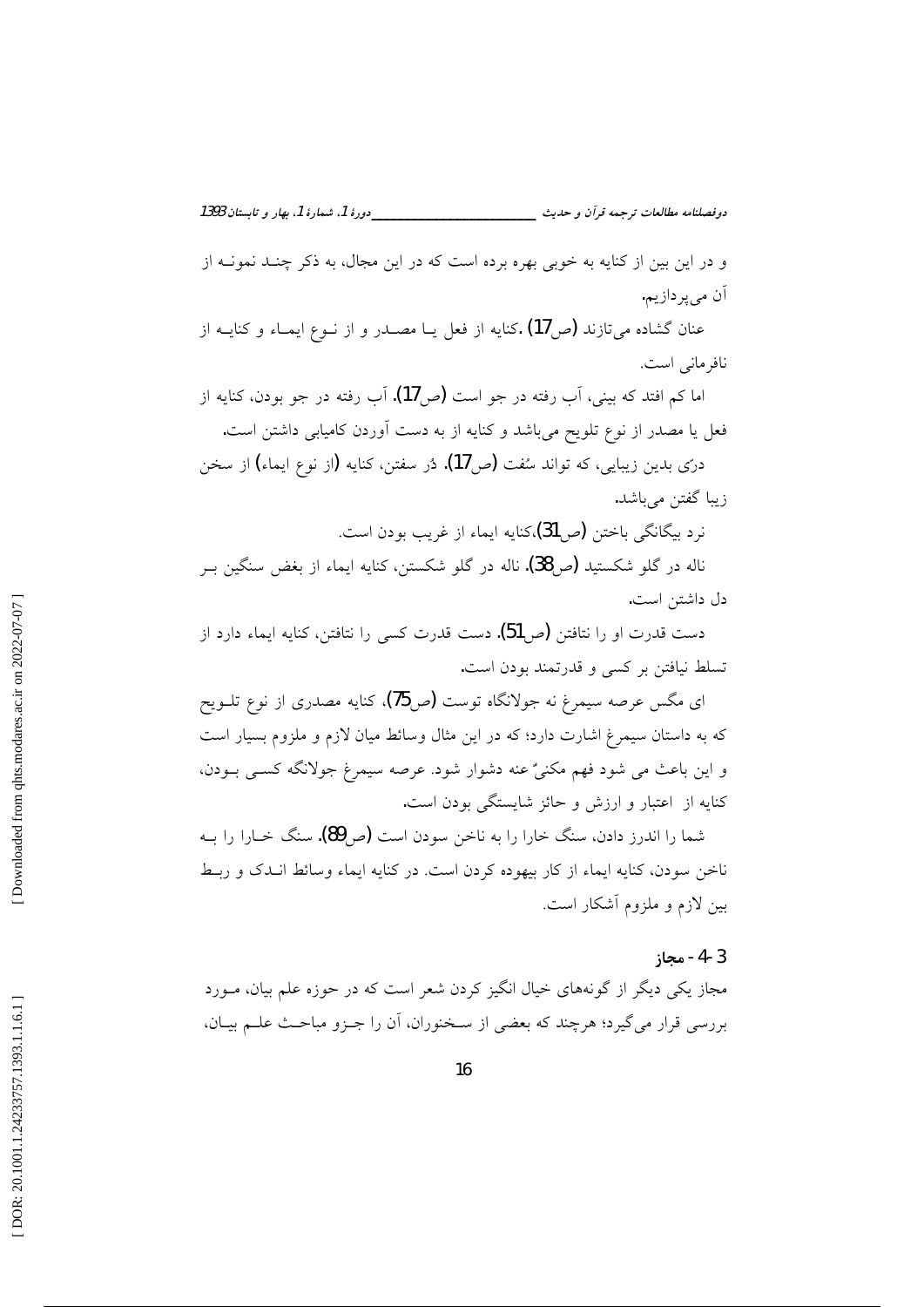دانستهاند، ولي كتاب «صور خيال» در شعر فارسي محل اصلي بحث مجاز را علم بيان، مي<اند (شفيعي كدكني، 1383: 100). مجاز در اصل مَفعَل از – جــاز المكــان يجــوزه-است. مجاز استعمال لفظ در غير ما وضع له به علاقه غير مشابهت مي باشـد (تفتــازاني، 1389: 335). مجاز در لغت يا مصدر است از جُزتُ المكان و يا اسم مكان است، مانند معاج و مزار و نظایر آن. شاید ارسطو اولین نفری باشد که به محدود ساختن مجاز رأی داده است؛ او می گوید «مجاز، انتقال اسمی است که دلالت بر چیزی دارد بر چیز دیگر » (فاضلي، 1376: 200). مجاز در اصطلاح، «لفظي است كه در غير معناي وضعي خود و برای علاقهای (مناسبت یا رابطه بین معنای حقیقی و مجازی) به کار میرود که همـراه با قرینهای است که مانع از آن میشود که معنای حقیقے اراده شـود**» (**هاشـمی، 1383:  $(259)$ 

مرز شناخت مجاز، منوط به شـناخت و دانســتن معنــای حقیقــی واژه اســت. دکتــر شهیدی از مجازهای زیادی در ترجمه خویش سود برده است که ما در این جا به ذکـر نمونههایی از آن پرداختهایم و در مقابل هر عبارت، مجاز و علاقه آن را بیان نموده ایم. شیطان را پشتوانه خود گرفتند؛ و او از آنان دامها بافت، در سینههاشان جای گرفت

و در کنارشان پرورش یافت (ص13). (سینه = مجاز به علاقه ذکر جزء اراده کل) أنان حقّی را می خواهند که خود واگذاردند و گریختند، و خونی را مـی جوینــد کــه

خويشتن ريختند (ص23). (خون= مجاز به علاقه سبب و مسبب)

دلم از دست شما پرخون است و سینهام مالامال خشــم شــما مـردم دون (ص28). (دل و سینه= مجاز به علاقه ذکر جزء اداره کل. مجاز از تمـام وجـود اسـت کـه بـرای زیبایی سخن آن را موجز کرده است)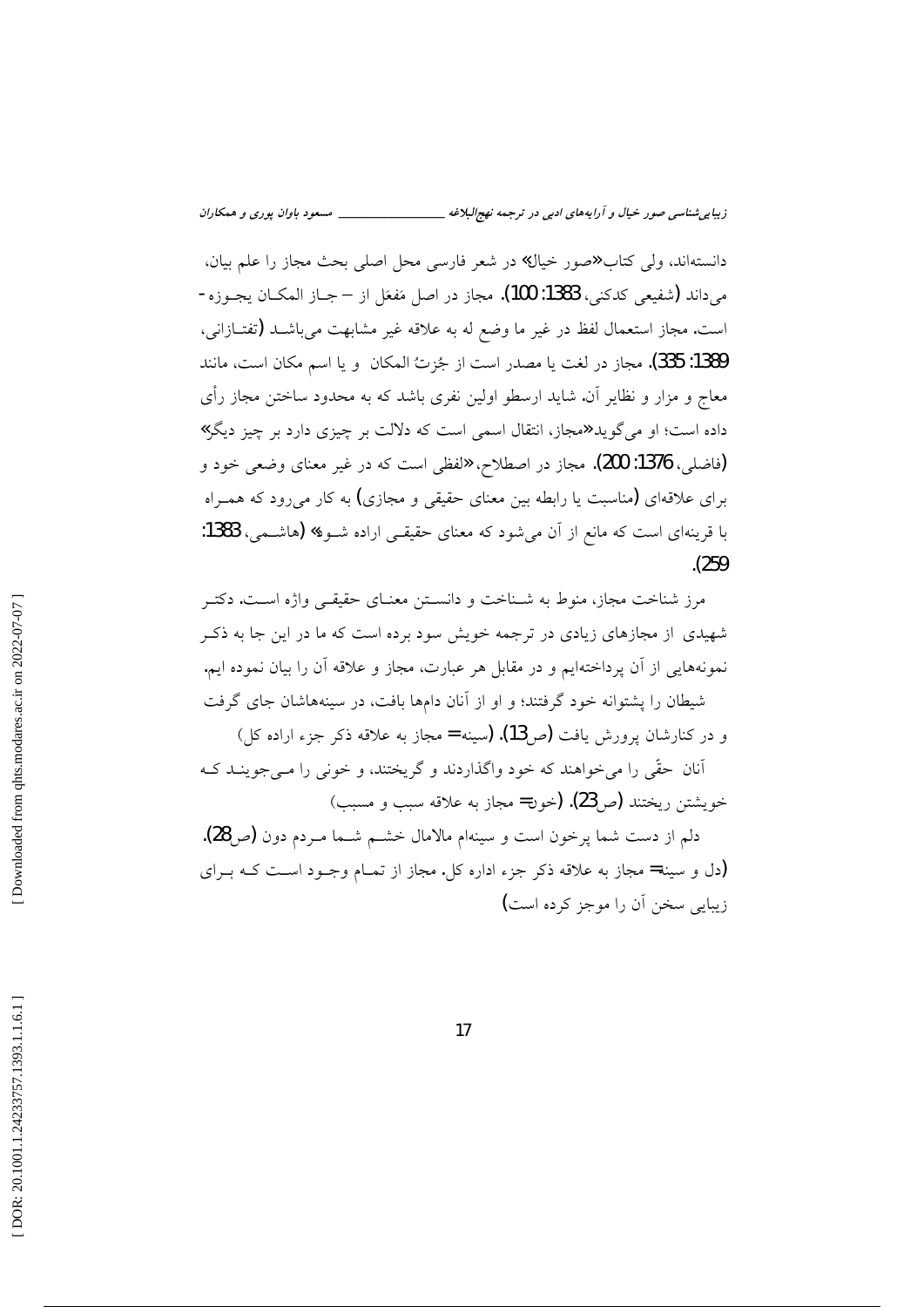\_\_دورهٔ 1، شمارهٔ 1، بهار و تابستان 1393 دوفصلنامه مطالعات ترجمه قرأن و حديث \_\_\_\_\_\_\_\_

درباره این داوری رأی خویش را گفـتم؛ و اَنچــه درون دل داشــتم از شــما ننهفـتم (ص 36). (درون دل = دل مجاز ظرف و مظروف است و دل محل اندیشه است به زعم قدما)

با شمشیرها را از خون تر کنید، و آب را از کف آنان به در کنید (ص 44). (خون = مجاز به علاقه لازم و ملزوم زيرا لازمه مردن خون ريختن است؛-اَب = مجاز به علاقــه ظـرف و مظروف، مجاز از ظرف أب است)

ای آفریننده دل،ها، بر وفق سرنوشت (ص54). (دلها= مجاز به علاقه ذکر جزء اراده کل) شب زندهداری، خواب اندک را از سر او بـرده … و پارسـایی، شـهوت را در دل او میرانده؛ و یاد خداش بر زبان و بهنگام- از نافرمانی او- ترســان (ص96). (ســر و دل و زبان = همگی مجاز از نوع ذکر جزء و اراده کل)

شما را از دشمنی ترساند که پنهانی در سینهها راه گشاید (ص64). (سـینه = مجـاز ذکر جزء اراده کل. سینه مجاز از اندیشه که قدما محل اندیشه را دل و سینه گرفته اند ) سپس او را دل<sub>ی</sub> داد فراگیر، و زبانی در خورد تعبیر (ص4**6). (**دل = مجاز به علاقــه جای و جایگیر و زبان = مجاز به علاقه آلت)

و به زبان او به شما خبر داد که چه را می¤سندد و چه او را خوش نیایــد (ص68). (زبان= مجاز به علاقه آلت)

شکست هیچ مردمی را نبسته، جز از پس آن که- گرد- سـختی و بــلا بــر سرشــان نشسته (ص71). (سر= مجاز به علاقه ذکر کل و اراده جزء ، مجاز از موهای سر است)

# 5- نتيجەگيرى

کتاب ارزشمند نهج البلاغه یکی از کتابهای مهم بلاغت است که مترجمین توانمنــدی اّن را به زبان فارسی ترجمه نمودهاند. یکی از این مترجمین، استاد سـیدجعفر شـهیدی می باشد که با ترجمه شکوهمند و لطافتگستر خویش، همـه فرزانگــان و دانشــوران و اهل قلم را مفتون و مبهوت خویش ساختهاند. ایشان در این ترجمه از آرایههای لفظی و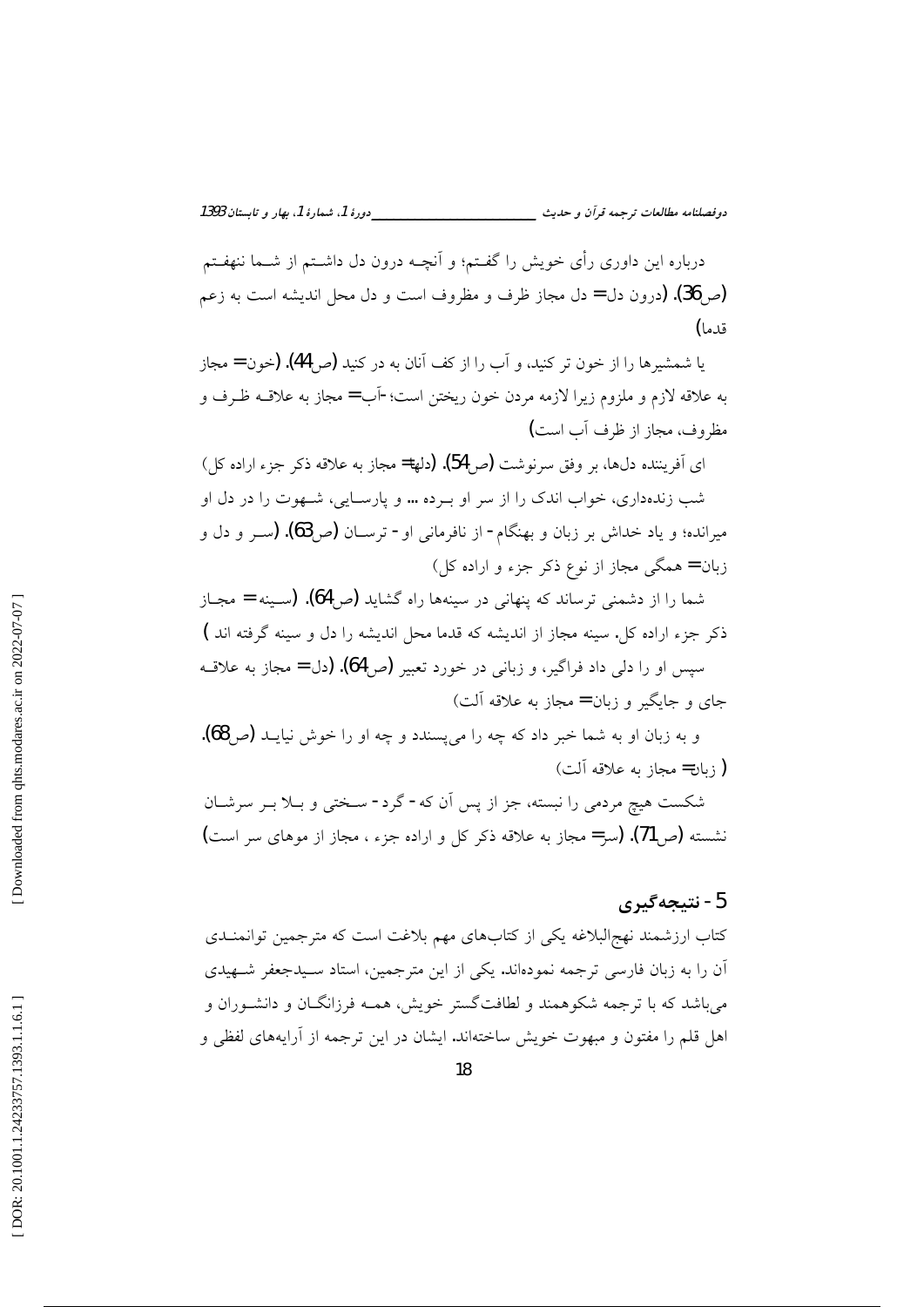معنوی سود برده است. از آرایههای لفظی به کار گرفته شده، مـیتوان بــه ســجع، و از آرایههای معنوی، می توان به تضاد و مراعات النظیـر، تلمـیح، تشـبیه، پـارادوکس و… اشاره نمود. نکته بارز و قابل توجه در این ترجمه استفاده زیبـا و در حــد ضــرورت از صنعت سجع مي باشد كه لطافت و زيبايي دو چنداني به اين اثر داده است. ترجمه دكتر شهیدی جولانگاه صور خیال می باشد؛ ایشان به زیبایی و ظرافت خاصی از این عناصـر در ترجمه نهج|لبلاغه بهره گرفته است و میتوان گفت کـه تشـبیه بـه عنـوان یکـی از عناصر تصویرساز کلام، به ویژه تشبیه بلیغ و پس از آن استعاره، بیشترین کـاربرد را در ابن ترجمه داشته است.

این استاد توانمند ادبیات فارسی، توانسته است با بهرهگیری از تشبیهات قریب بـه ذهن و نیز کنایات مفهوم عامه، و مجاز و استعارههای دل انگیز، در واقع خواننده را بـر سر ذوق اَورده و وی را به خواندن کتاب تشویق نماید.

# 6- منابع

- 1- ابنِ منظور، جمال|لدين محمدبنِ مكرم، *لسان العرب*، قم: نشر ادب الحوزه، (1405ق). 2- البرز، يرويز، *گامي در قلمرو شعر و موسيقي،* چاپ دوم، تهران: انتشارات آن، **(1381**ش). 3- يورنامداريان، تقي، ر*مز و داستان هاي رمزي در ادب فارسي*، چاپ چهارم، تهران: علمي و فرهنگي، **(1375**ش). 4- پورنامداریان، تقی، *سفر در مه،* چاپ دوم، تهران: انتشارات نگاه، (1381ش).
- 5- تجلیل، جلیل، *معانی و بیان*، چاپ اول، تهران: مرکز نشر دانشگاهی، (1362ش). تفتازاني، سعدالدين، *شرح المختصر*، چاپ ششم، قم: انتشارات السماعيليان، (1389ش). -6 7- تقوى، علي، «نگاهي به زندگي و آثار استاد جعفر شهيدي»، *آينه خيال،* شماره 4، (پ<sub>ي</sub> تا).
	- 8- ثروت، منصور، فرهنگ كن*ايات*، چاپ اول، تهران: چايخانه سيهر، (1364ش).
	- 9- ثروتيان، بهروز، *بيان در شعر فارسي*، چاپ سوم، تهران: انتشارات برگ، (1369ش).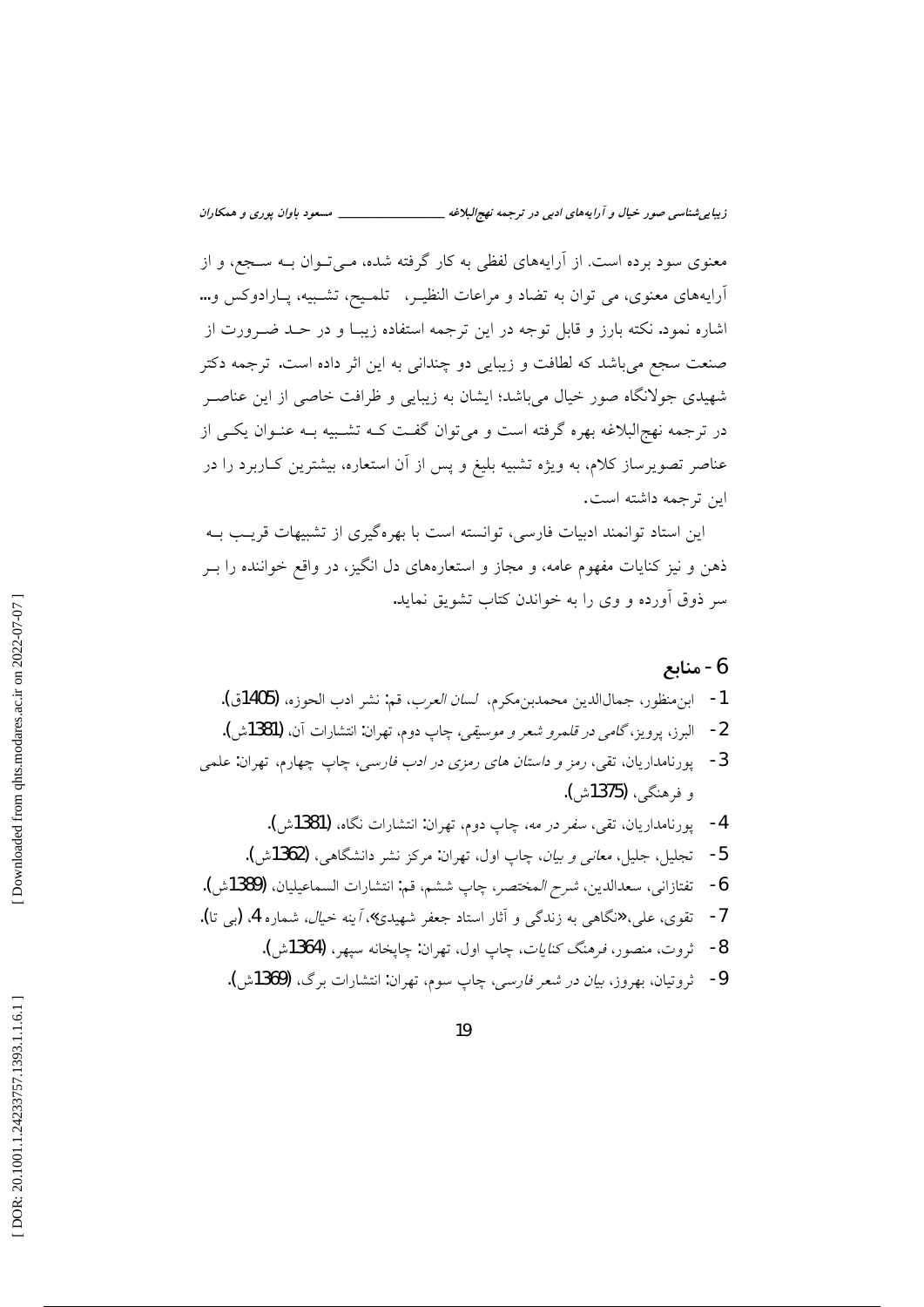دوفصلنامه مطالعات ترجمه قرآن و حديث \_\_\_\_\_\_\_\_\_\_\_\_\_\_\_\_\_\_\_\_\_\_\_\_\_\_\_\_\_\_\_\_دورة 1، شمارة 1، بهار و تابستان 1393

- 10- جرجاني، عبدالقاهر، *اسرارالبلاغه*، ترجمــه جليــل تجليــل، چــاپ اول، تهــران: دانشــگاه تھ ان، (1374ش).
- 11- زرين كوب، عبدالحسين، *شعر بي نقاب*، چاپ نهم، تهران: انتشارات علمي، (1381ش).
- 12- سالم، شیرین و حاجیزاده، مهین، «بررسی زیباییشناسی گونههای جناس در نهـجالبلاغـه»، يژوهش *نامه علوي، دو*ره 3، شماره 5، صص 90- 67، (1391ش).
	- 13- سكاكي، ابي يعقوب بن ابي بكر، *تلخيص المفتاح،* بيروت: دارالجيل، (بي تا**).**
- 14- شریفی ولدانی، غلامحسین و شمعی، میلاد، «تحلیل صورتهای خیالی در شعر پایداری بر اساس نقد ادبی جدید (روش زیلبر دوران)»، *نشریه ادبیات پایداری کرمان*، شماره **4** و 3، صص 322-299. (1390ش).
- 15- شفيعي كدكني، محمدرضا، صور *خيال در شعر فارسي*، چــاپ پــنجم، تهـران: انتشــارات آگاه، (1383ْشْ ).
	- 16- شمسا، سيروس، بي*ان*، جاب سوم، تهران: انتشارات فردوس، (1372ش).
	- 17- فاخوري، حنا، الجامع في الأدب العربي، چاپ اول، بيروت: دارالجيل، (1986ش).
- 18- فاضلي، محمد، *دراسه و نقد في مسائل بلاغيه هامه*، چاپ اول، مشهد: مؤسســه چــاپ و انتشارات دانشگاه فردوسی مشهد، (1376ش).
- 19- فرشید ورد، خسرو، *دربارهٔ ادبیات و نقد ادبی،* چاپ چهارم، تهران: انتشارات امیرکبیــر، (1381ْش).
- 20- کریمی، احمد و وقاری، کلثوم ، «تحلیل اشعار سید حسن حسینی از منظر صور خیـال». نشريه فنون ادبي، دوره 3، شماره 2، صص 116- 93، (1390ش).
- 21- كريمي فرد، غلامرضا و نيكدل، رضا، «بررسي زيبايي شناسي تشبيه در نهج|لبلاغه (حكمتها و نامهها)»، نشريه ادب و زبان كرمان، شماره 28، صص 290- 265. (1389ش).
- 22- كزازى، ميرجلالالدين، *بيان(1) زيباشناسي سخن پارسي،* چاپ ششم، تهران: نشر مركز، (1381ش).
	- 23- *كىھان فرهنگے ، ش*مارہ 170.
- 24- مالمیر، تیمور، «صور خیال در دیوان عطار نیشابوری»، *نامه فرهنگستان*، سال هفتم، شماره 1، صص 50-42، (1384ش).